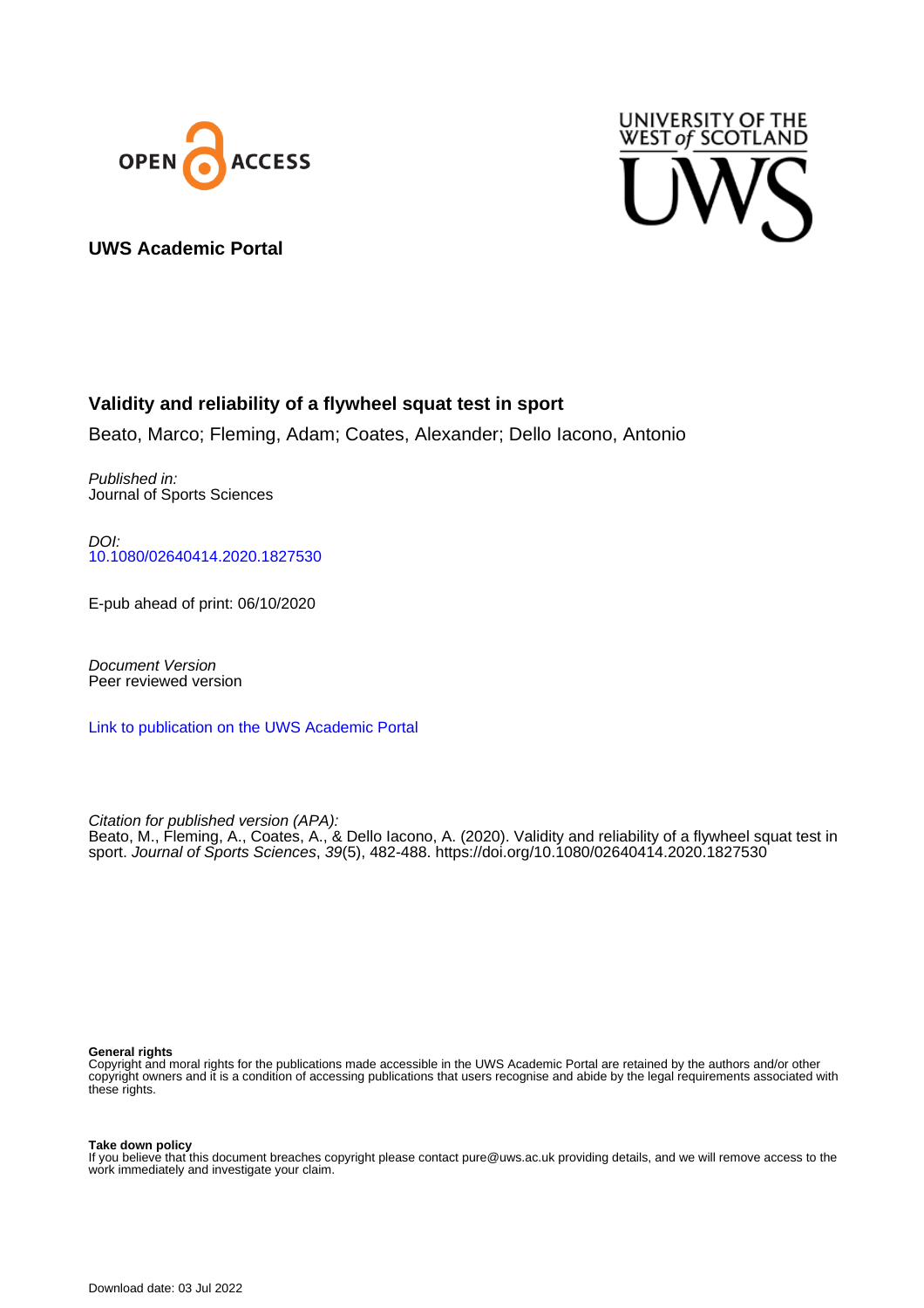"This is an Accepted Manuscript of an article published by Taylor & Francis Group in Journal of Sports Sciences on 06/10/2020, available online: http://www.tandfonline.com/10.1080/02640414.2020.1827530."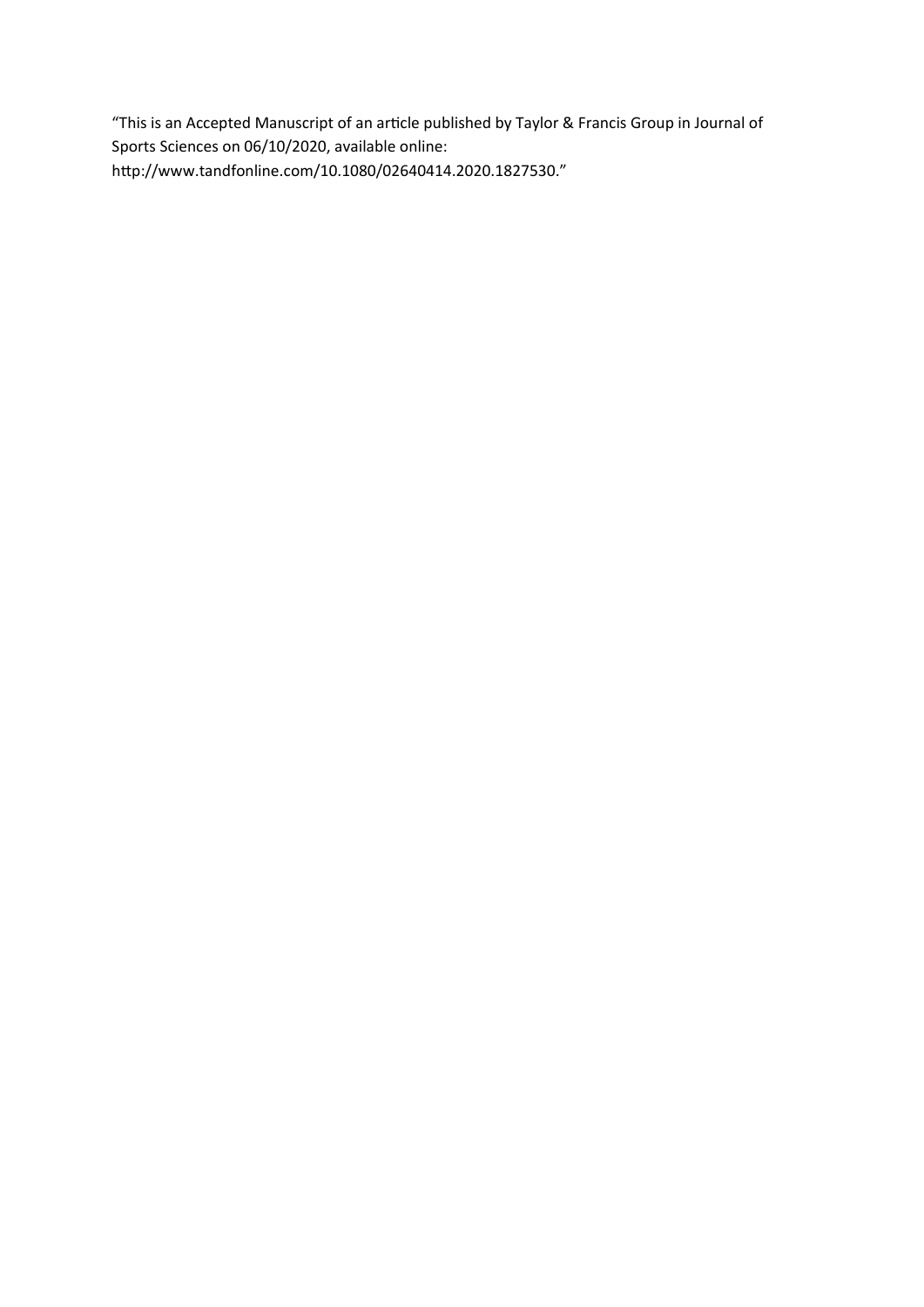| 1              | VALIDITY AND RELIABILITY OF A FLYWHEEL SQUAT TEST IN SPORT                                                               |
|----------------|--------------------------------------------------------------------------------------------------------------------------|
| $\overline{2}$ |                                                                                                                          |
| 3              | Marco Beato <sup>1</sup> , Adam Fleming <sup>1</sup> , Alexander Coates <sup>1</sup> , Antonio Dello Iacono <sup>2</sup> |
| 4              | School of Health and Sports Sciences, University of Suffolk, Ipswich, United<br>1.                                       |
| 5              | Kingdom                                                                                                                  |
| 6              | School of Health and Life Sciences, University of the West of Scotland, Hamilton,<br>2.                                  |
| 7              | United Kingdom                                                                                                           |
| 8              |                                                                                                                          |
| 9              | Corresponding author: Dr Marco Beato, School of Health and Sports Sciences, University of                                |
| 10             | Suffolk, Ipswich, UK; M.Beato@uos.ac.uk                                                                                  |
| 11             |                                                                                                                          |
| 12             | Submission type: Original research                                                                                       |
| 13             | Abstract word count: 200                                                                                                 |
| 14             | Text-only word count: 4000                                                                                               |
| 15             |                                                                                                                          |
|                |                                                                                                                          |

#### **ABSTRACT**

 The aims of this study were to examine the test-retest reliability and construct validity of the 18 flywheel (FW)-squat test. Twenty male amateur team sports athletes (mean $\pm$ SD: age 23 $\pm$ 3 years) completed one familiarization session and two similar testing sessions including: FW-20 squat test with an inertial load of  $0.061 \text{ kg m}^2$ , standing long jump (SLJ), countermovement 21 jump (CMJ) and 5-m change of direction (COD-5m) tests, and isokinetic strength assessments of the knee extensor and flexor muscles. Test-retest reliability was assessed with intraclass 23 correlation coefficient (ICC) and coefficient of variation (CV) of data collected. Construct 24 validity was determined as the degree of relationships between the FW-squat test outputs and both athletic tests and isokinetic assessments scores computed with Pearson's correlation 26 coefficients. Excellent relative (ICC=0.94-0.95) and acceptable absolute (CV=5.9%-6.8%) reliability scores were found for both concentric and eccentric power outputs collected during the FW-squat test. The same outputs showed *moderate* to *large* positive correlations with concentric and eccentric knee extensor and flexor muscle peak force values (r range: 0.465- 0.566) measured during the isokinetic test. The FW-squat test is a valid and reliable test to assess lower limb performance given its correlation with isokinetic test, as well as its *excellent* relative and *acceptable* absolute reliability.

- **Key words:** iso-inertial, eccentric-overload, performance, sports, strength
-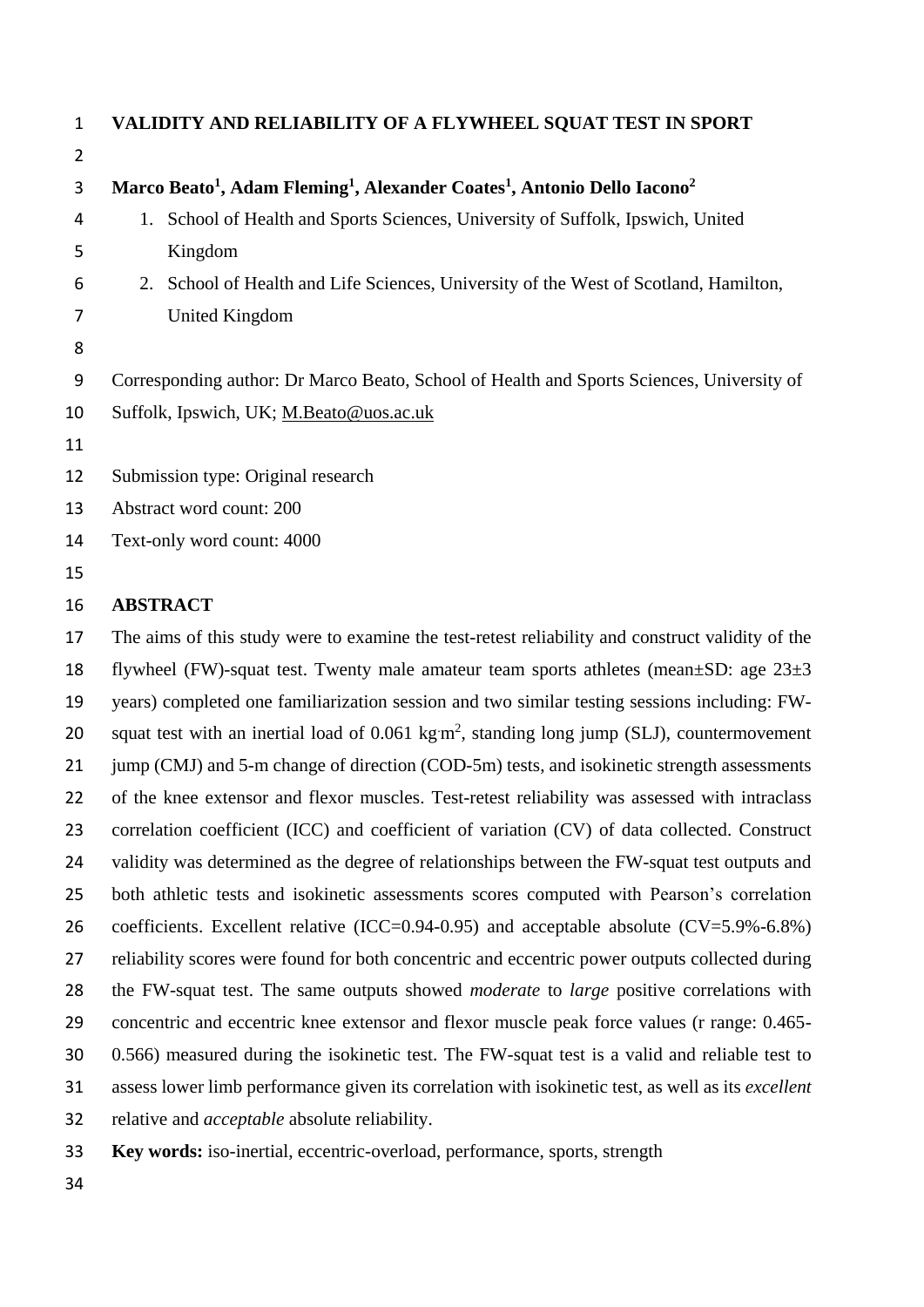### **Introduction**

 Since the '90s, flywheel devices have been used as training tools in resistance training programs designed to improve muscular strength capabilities in both healthy active and sport populations (Colliander & Tesch, 1990; Dudley, Tesch, Miller, & Buchanan, 1991). A growing body of scientific evidence supports the use of this resistance training modality to induce acute performance enhancements and chronic adaptations (Beato, McErlain-Naylor, Halperin, & Dello Iacono, 2020; Madruga-Parera et al., 2019; Tesch, Fernandez-Gonzalo, & Lundberg, 2017). In fact, flywheel training was found to induce beneficial morphological changes of the musculoskeletal system (*e.g.,* hypertrophy) and to improve muscular strength levels, which in turn may translate into sport-specific performance (*e.g.,* jump, sprint, and agility) enhancement (de Hoyo et al., 2015; Maroto-Izquierdo et al., 2017; Tesch et al., 2017). The rationale for using flywheel devices in resistance training settings stems from the mechanical advantages associated with this training method. Flywheel devices operate as *isoinertial* machines as opposed to the common strength training methods implementing isotonic movements (Beato, De Keijzer, et al., 2019; Beato, Stiff, & Coratella, 2019; Maroto-Izquierdo et al., 2017; Vicens- Bordas, Esteve, Fort-Vanmeerhaeghe, Bandholm, & Thorborg, 2018). This means that flywheel exercises are executed in a non-gravitatory condition, allowing the generation of mechanical overload throughout the negative (eccentric) phase of the exercise by returning the inertia accumulated by the rotating wheel during the precedent positive (concentric) phase (Beato, De Keijzer, et al., 2019; Franchi & Maffiuletti, 2019). Inherently, this eccentric mechanical load cannot be easily attained during traditional resistance exercises (Beato, Bigby, et al., 2019). Augmented mechanical loads and the associated eccentric contractions are advantageous for enhancing athletic performance (Beato, De Keijzer, et al., 2019; Beato, Madruga-Parera, Piqueras-Sanchiz, Moreno-Pérez, & Romero-Rodriguez, 2019; Maroto- Izquierdo et al., 2017). Firstly, eccentric contractions exploit greater muscular mechanical efficiency in comparison to concentric contractions (Hody, Croisier, Bury, Rogister, & Leprince, 2019; Zamparo, Bolomini, Nardello, & Beato, 2015) because greater levels of force can be produced with less energy. Secondly, accentuated eccentric muscle contractions can elicit a few beneficial neuromuscular adaptations: improved motor unit synchronization, selective recruitment of higher-order motor units, and greater motor unit discharge rate (Hody et al., 2019). These responses represent key aspects for muscular strength and power development (Douglas, Pearson, Ross, & McGuigan, 2017).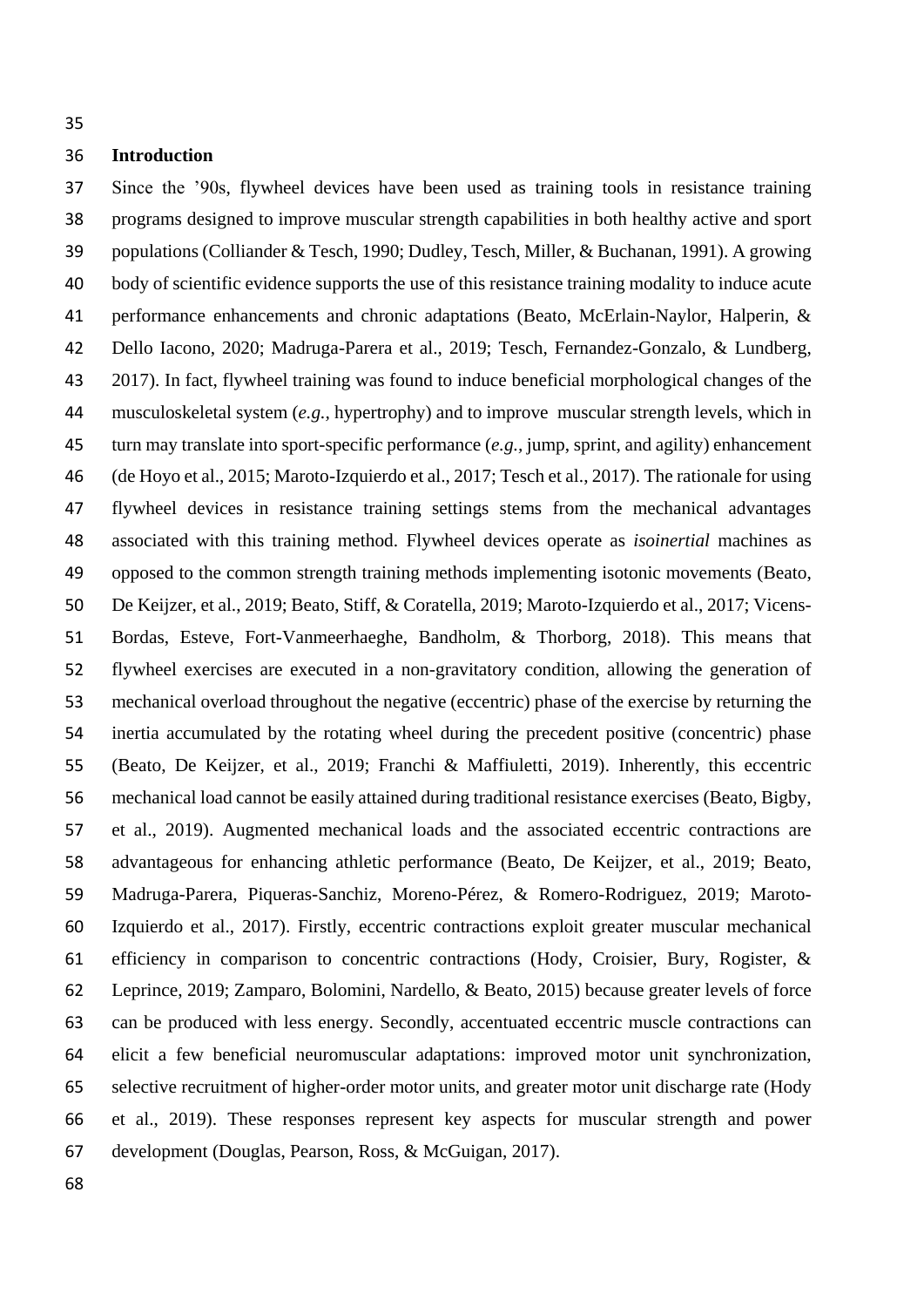Load monitoring is a critical component of training periodization strategies that coaches and practitioners adopt to enhance performance and concurrently mitigate risk of overtraining and injuries (Issurin, 2010; Sabido, Hernández-Davó, & Pereyra-Gerber, 2018). Acute responses and long-term adaptations to traditional resistance training are routinely assessed by monitoring the mechanical outputs associated to machine-based or free-lifting exercises through the use of tracking technologies (*e.g.*, linear positioning transducers, accelerometers and optical sensors) (Issurin, 2010). In particular, force, power and derivatives (rate of force and rate of power) parameters are the most common and reliable measures collected for this purpose. While this approach is well established and widely implemented in traditional resistance training routines, an equivalent method applicable to flywheel exercises is yet to be developed (Beato et al., 2020). In this regard, two main issues emerge from previous studies 80 and require further consideration. Firstly, a broad range of inertial loads  $(0.03-0.11 \text{ kg}\cdot\text{m}^2)$ 81 induces similar adaptations (Beato et al., 2020; A. G. Coratella, Beato, Cè, Scurati, & Milanese, 82 2019). Secondly, the same inertial loads can result in different mechanical demands between subjects. This is due to the fact that the mechanical outputs of flywheel exercises are dependent on both the resistance – *inertial force* – generated by the rotating wheel and the speed of the concentric and eccentric actions, which are self-paced by each subject (Sabido et al., 2018; 86 Worcester, Baker, & Bollinger, 2020). As a consequence, absolute inertial intensities (i.e., inertial loads) cannot be considered to compare flywheel training outputs between subjects (Maroto-Izquierdo et al., 2017; Tesch et al., 2017). A valid approach overcoming these limitations is to use the individual power outputs. In fact, mechanical power accounts for both the inertial force and speed components, thus representing a parameter suitable for a more accurate load monitoring procedure in flywheel training. Evidence about power output reliability during flywheel exercises is very limited in the literature (Sabido et al., 2018), and a systematic testing procedure necessary to evaluate chronic adaptations (Beato et al., 2020) has not been validated yet.

 In view of the growing implementation of flywheel training in sport and clinical settings, and more precisely the potential of the flywheel squat (FW-squat) in serving as a performance test apart from being solely a conditioning tool, an important first step is to establish the reliability of the FW-squat test and to investigate whether or not it is correlated with other common type of muscular strength assessments (Impellizzeri & Marcora, 2009) and athletic performances (Tesch et al., 2017). Establishing the test-retest reliability of a FW-squat test will allow coaches and exercise scientists to calculate the precision of the test results and the associated confidence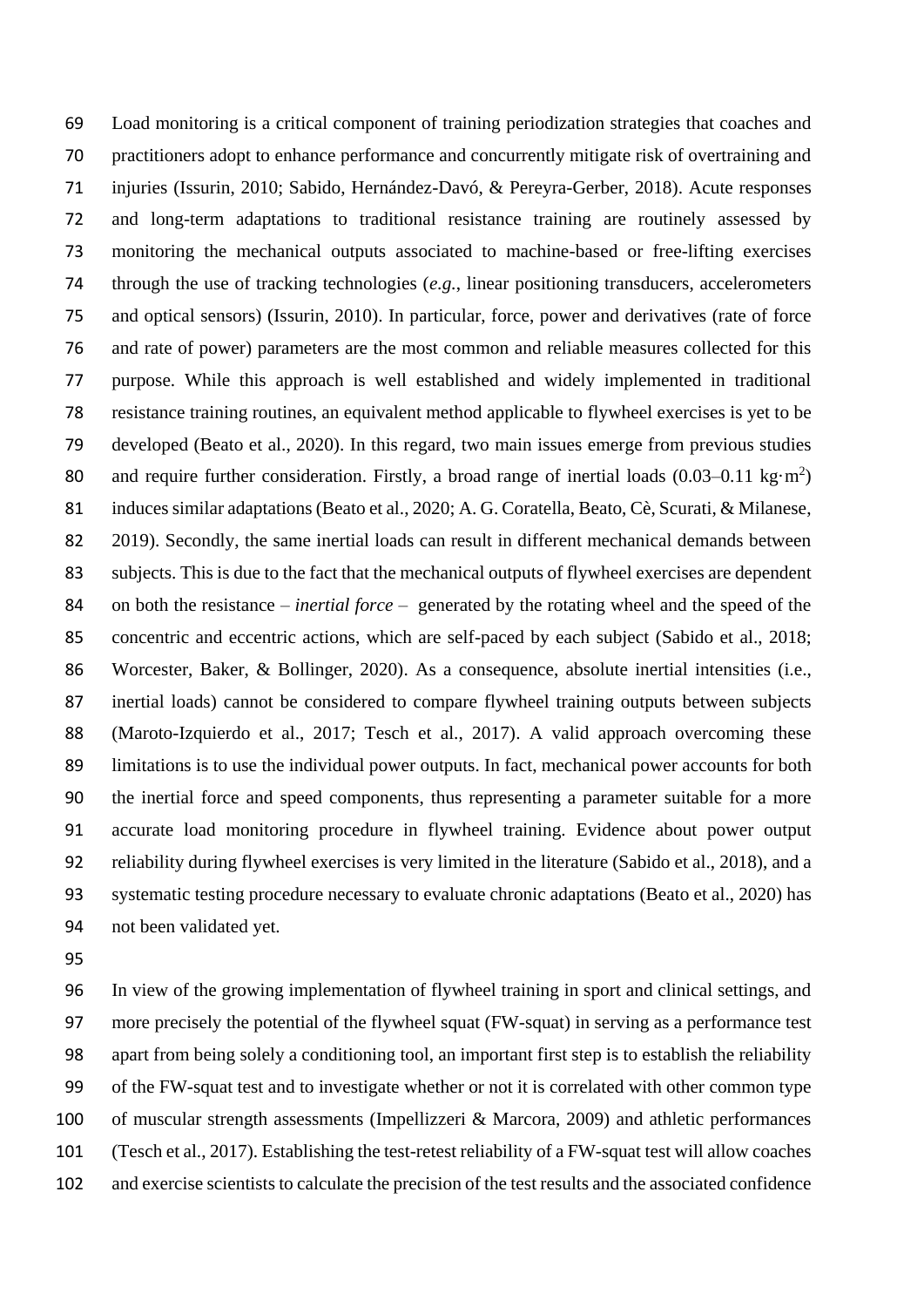interval limits, which are necessary to further detect real changes in performances, and to develop an appreciation for day-to-day performance variability in training and testing. By investigating the extent to which the FW-squat correlates with performances in tests considered as gold standard methods in a particular field of research, it a necessary step to corroborate its construct validity. In this regard, isokinetic assessment of concentric and eccentric torques of the knee extensors and flexors muscles are considered as the gold standard method of strength assessment and routinely included in athletic testing (Impellizzeri, Bizzini, Rampinini, Cereda, & Maffiuletti, 2008). Both knee extensors and flexion peak torques are positively correlated with athletic performance such as sprinting speed, jumping, and change of direction performance (G. Coratella, Beato, & Schena, 2018). However, isokinetic machines are very expensive and of limited availability. For financial and logistical reasons, many athletes have limited access to this device. Therefore, tests that incorporate similar muscle groups and that correlate with performances of both the isokinetic test and athletic tasks could serve as an affordable and accessible alternative.

 To the best of our knowledge, the reliability of flywheel related mechanical outputs has been previously investigated only in two studies (Sabido et al., 2018; Weakley, Fernández-Valdés, Thomas, Ramirez-Lopez, & Jones, 2019), while the relationships of these measures with gold- standard parameters for strength assessment (*i.e.*, isokinetic torques) and athletic tasks performances are not reported in the literature. Accordingly, the aims of this study were twofold. The first was to establish the test-retest reliability of the power outputs of the FW- squat test across two separate days. The second was to establish the correlations between the FW-squat test power outputs with the isokinetic peak concentric and eccentric torques of the knee extensors and flexors, and performances in athletic tasks such as standing long jump (SLJ), countermovement jump (CMJ), and 5-m change of direction (COD-5m).

- 
- **Methods**

#### **Participants**

 An *a priori* power analysis using G-power indicated that a total sample of 20 subjects would be required to detect a *large* correlation (r=0.60) with 80% power and an alpha of 5%. Twenty 134 male amateur university athletes (mean  $\pm$  SD: age 23  $\pm$  3 years; body mass 75.5  $\pm$  15.7 kg; 135 height  $1.80 \pm 0.07$  m) participated in this study. The subjects were 12 soccer players, 2 rugby

players, and 6 resistance trained athletes. Inclusive criteria for participation were the absence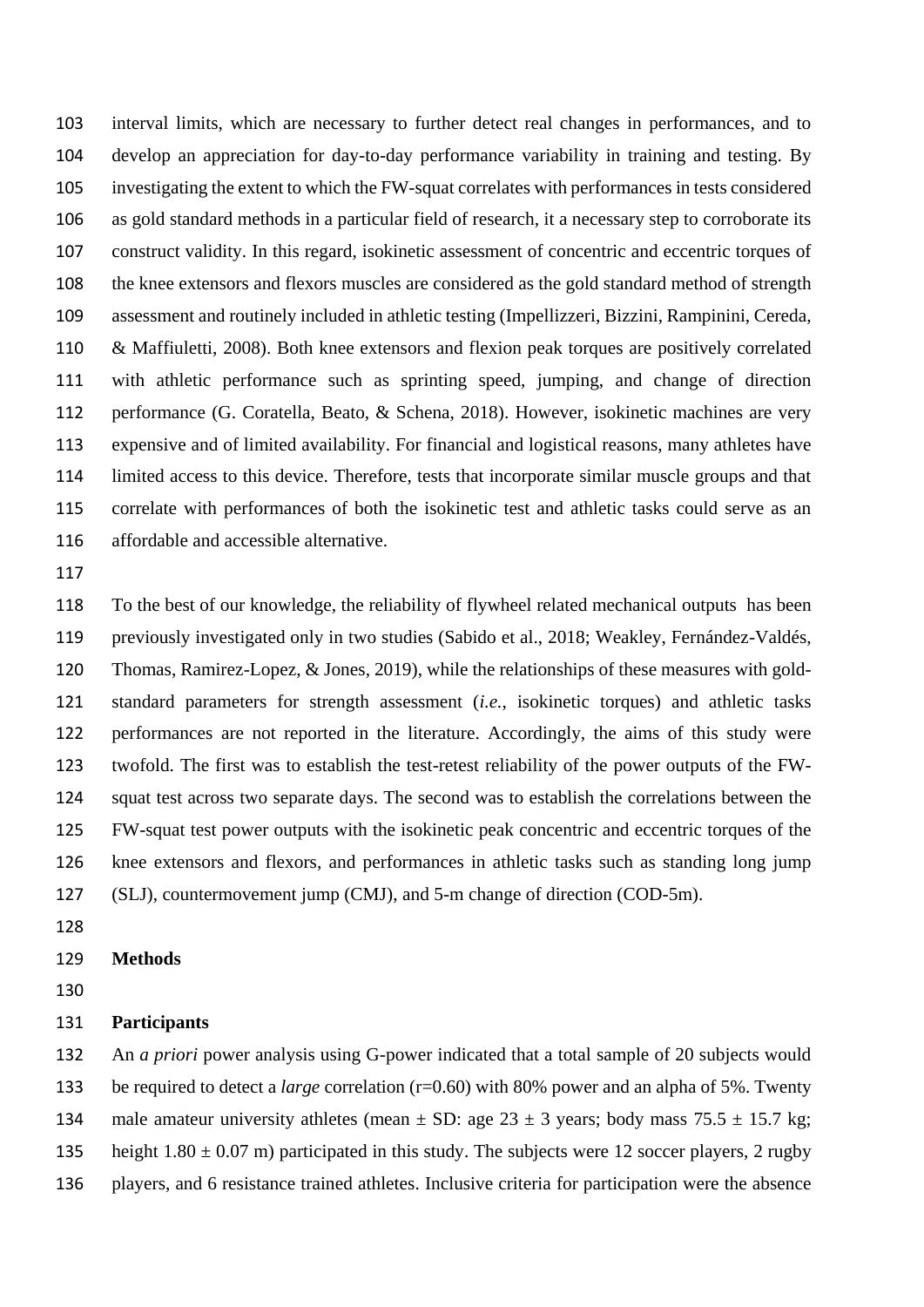of any injury or illness and regular participation in training activities (a minimum of 2 training sessions per week), as well as, subjects should have at least 1 year of experience in both traditional resistance training and flywheel exercises. All subjects were informed about the potential risks and benefits associated to the procedures of this study before giving written consent. The Ethics Committee of the School of Health and Sports Sciences at the University of Suffolk (UK) approved this study (SREC011/RT). All procedures were conducted according to the Declaration of Helsinki for studies involving human subjects.

### **Procedure**

 This study evaluated the test-retest reliability of a FW-squat test as well as the correlations with athletic performances and isokinetic test scores using a correlation design. The study was conducted over a 2-week period during which the participants attended the laboratory on three separate occasions (study design reported in Figure 1).

- 
- 

### **\*\*\*Figure 1 here, please\*\*\***

 The first visit served to familiarize the subjects with the flywheel device (Hody et al., 2019; Sabido et al., 2018) and the testing protocols used in this study. During the second occasion, body mass and height were recorded through a standard stadiometer (Seca 286dp; Seca, Hamburg, Germany). Then, baseline measures for SLJ, CMJ, COD-5m, isokinetic test, and FW-squat test were collected. This specific testing order and a passive recovery interval of 5 min were maintained between the tests in order to ensure adequate recovery and limit the likely negative effect due to fatigue on the following task. One week later, on the third occasion participants repeated the same standardized procedures. During each session, subjects 161 performed a standardized warm-up including 10 min of cycling at a constant power  $(1 \text{W per})$  kg of body mass) on an ergometer (Sport Excalibur lode, Groningen, Netherlands) followed by dynamic mobilization exercises (Beato, Bigby, et al., 2019; Beato, Stiff, et al., 2019; de Keijzer, McErlain-Naylor, Dello Iacono, & Beato, 2020). Each testing session was performed at the same time of day (9 am to 12.00 pm) in order to reduce the effect of circadian rhythms on performance. Moreover, participants were instructed to avoid intense training 24 hours before each day of testing, prohibited from consuming any known stimulant (*e.g.*, caffeine) or depressant (*e.g.*, alcohol) substances for 24 hours before testing, and instructed to rehydrate *ad libitum*.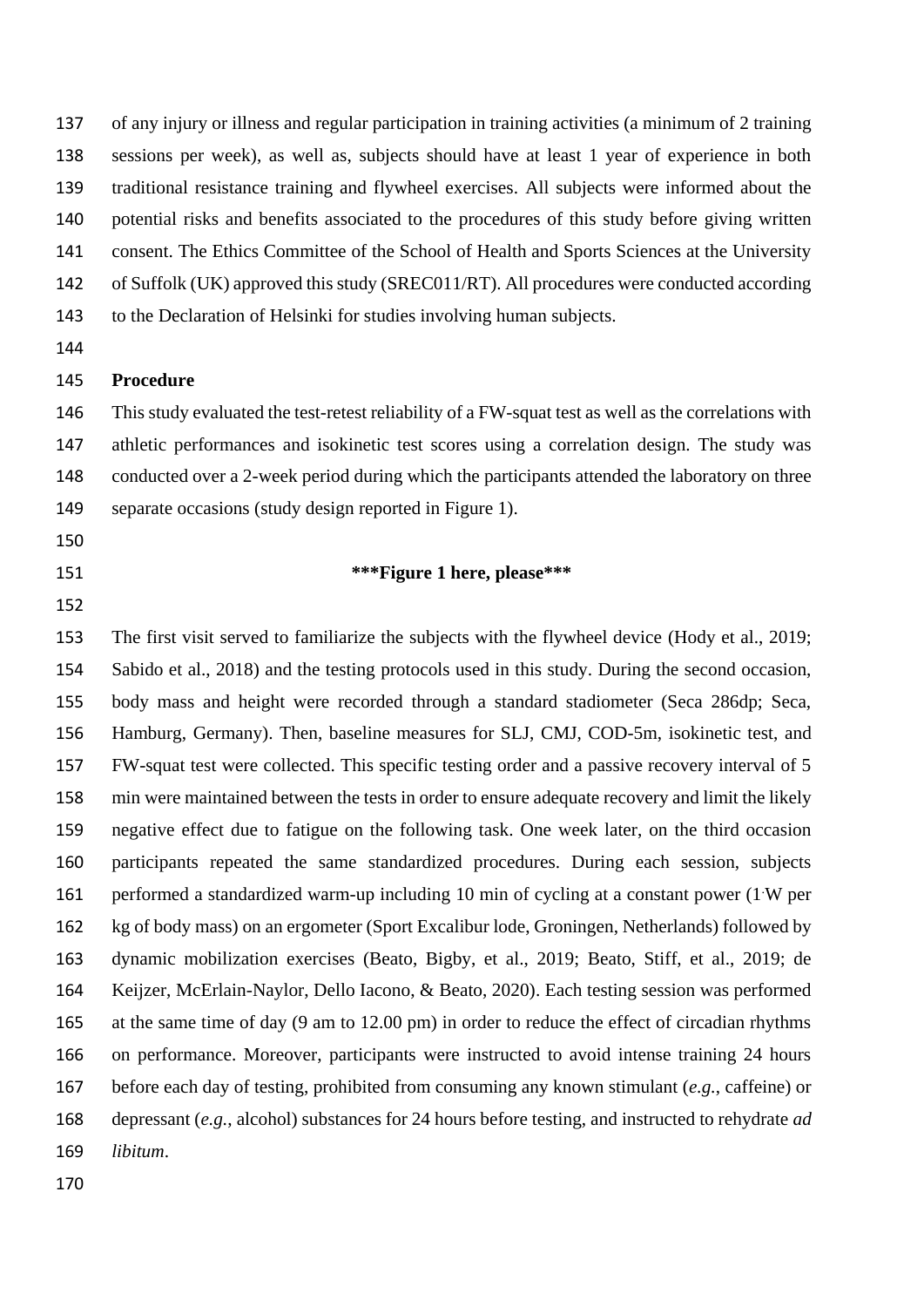#### *Standing long jump (SLJ)*

 A SLJ test was used to assess the horizontal non-rebounding jumping capability (de Keijzer et al., 2020). Subjects stood just behind a line marked on the floor, and then jumped as far as possible with the use of arm swing. Jump distance was measured from the starting line to the point at which the heel contacted the ground on landing (Beato, Bianchi, Coratella, Merlini, & Drust, 2018). The validity and reliability of this test were previously reported in literature (Markovic, Dizdar, Jukic, & Cardinale, 2004). Three SLJ tests were performed and the best result was recorded. The recovery between the trials was 1 min.

#### *Countermovement jump (CMJ)*

 Vertical jump performance was assessed with the CMJ (de Keijzer et al., 2020; Rodriguez- Rosell, Mora-Custodio, Franco-Márquez, Yáñez-García, & González-Badillo, 2016). Subjects were instructed to keep their hands on their hips to prevent the influence of arm movements. Starting position was stationary, erect, with knees fully extended. The subjects then squatted down to a self-selected depth before starting a powerful upward motion. They were instructed to jump as high as possible, and verbal encouragement was provided to each subject before each trial. Each subject performed three trials with passive recovery of 1 min between jumps, and the best result was recorded. The height of each jump (cm) was assessed with the Optojump apparatus (Optojump Next, Microgate, Bolzano, Italy).

*Change of direction (COD)*

192 COD was tested via the 5 m shuttle run (COD-5m) consisting of 2 x 5 m sprints separated by a dominant leg unilateral 180° turn (Chaouachi et al., 2012). The dominant leg was defined as the preferred limb used to kick the ball. One pair of infrared timing gates (Microgate, Bolzano, Italy) were positioned at the start and end line position of the COD test set up. Tests started on the "Go" command from a standing position, with the front foot 0.2 m from the photocell beam (Beato et al., 2018). Three COD-5m tests were performed and the best result was recorded. The recovery between the trials was 1 min.

#### *Isokinetic strength test*

 An isokinetic dynamometer (Biodex Medical Systems, Shirley, NY, USA) was used to measure the knee extensor and flexors muscles torques of the dominant limb. The procedures followed previous recommendations (G. Coratella et al., 2018): briefly, the device was calibrated according to the manufacturer's guidelines and the center of rotation was aligned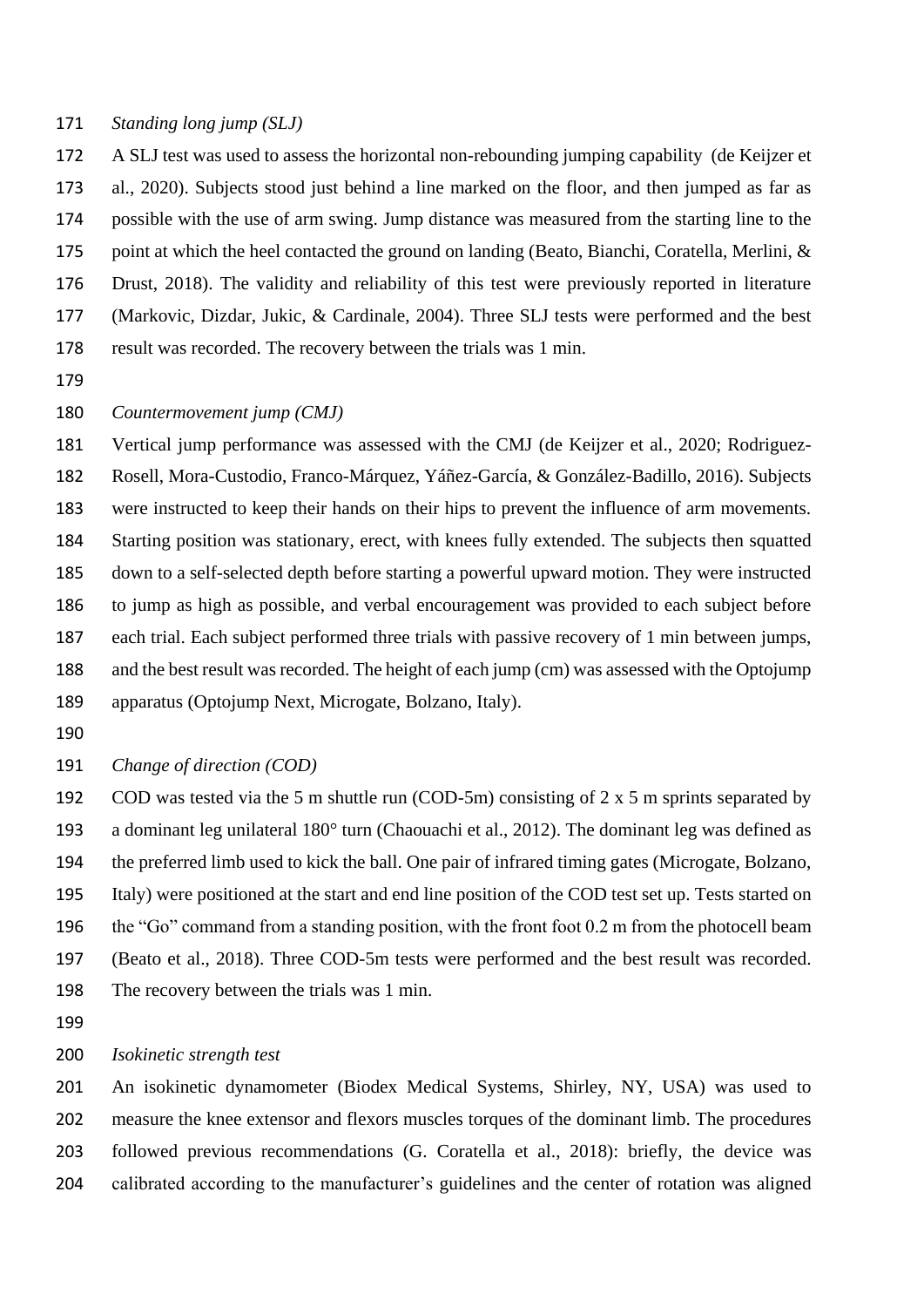with the tested knee. Subjects were seated on the dynamometer chair, with their trunks slightly reclined backwards and a hip angle of 95 degrees. Two seatbelts secured the trunk, and one 207 strap secured the tested limb, while the untested limb was secured by an additional lever. Each testing modality consisted of 3 maximal repetitions and was separated by 2 min of passive 209 recovery. The knee extensor muscles peak torque was measured in concentric  $(60 \text{ s}^{-1})$ , and the 210 knee flexor muscles peak torque was measured in concentric  $(60 \text{ s}^{-1})$  and eccentric  $(60 \text{ s}^{-1})$  modality (Beato, Stiff, et al., 2019). Verbal encouragements were provided to the participants to maximize performance.

#### *Flywheel half squat test*

 FW-squat test was performed using a standardized ergometer (D11 Full, Desmotec, Biella, Italy). The protocol consisted of 3 sets of 6 repetitions (2 initial repetitions were performed to attain the initial momentum) each at maximal intended velocity, interspersed by 2 min of passive recovery. This protocol, consisting of 6 squat repetitions, was selected in order to avoid a power decrement due to transient fatigue as previously reported (Sabido et al., 2018) and to obtain power optimization (Beato, Bigby, et al., 2019). The following load was used for each 221 participant: one pro disc (diameter  $= 0.285$  m; mass  $= 6.0$  kg; inertia  $= 0.060$  kg m<sup>2</sup>). The inertia 222 of the ergometer was estimated as  $0.0011 \text{ kg m}^2$ , therefore the total inertia load was  $0.061$  $\,\mathrm{kg\,m^2}$ . This inertia load was selected based on the power outputs and inertia load used by Sabido et al. (Sabido et al., 2018) and Beato et al. (Beato, Bigby, et al., 2019). Previous research 225 reported that an inertia range from 0.03 to 0.09 kg  $m^2$  may optimize power outputs during a 226 squat exercise (Sabido et al., 2018), while, higher inertial loads  $(e.g., 0.1 \text{ kg} \text{m}^2)$  may 227 significantly reduce power outputs during flywheel squats primarily by decreasing movement velocity (Worcester et al., 2020). Power was monitored for each repetition using an integrated rotatory position transducer (Beato, Bigby, et al., 2019). The FW-squat test reported two power outputs (concentric and eccentric power in watts). In this study, the average of the peak power outputs of the 6 repetitions of the second and third sets were recorded, while the first set was excluded from the average calculation (because the power output in the first set was generally lower than the following two sets). The subjects were instructed to perform the concentric phase with maximal velocity and to achieve approximately 90° of knee flexion during the eccentric phase, which was controlled. Each movement was evaluated qualitatively by an investigator, offering kinematic feedback to the athletes as well as strong standardized encouragements to maximally perform each repetition (Beato, Stiff, et al., 2019). The flywheel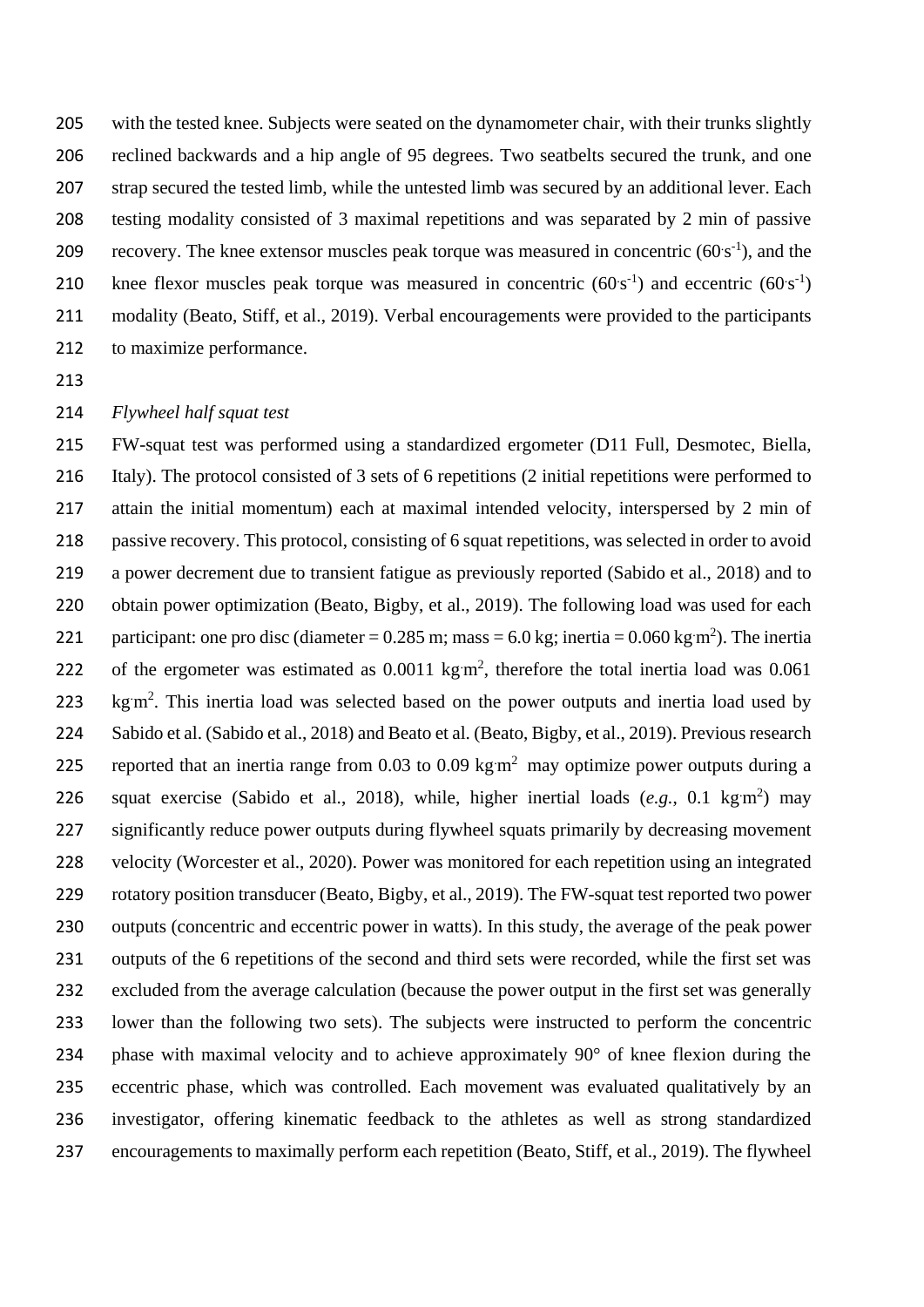procedure reported in this study was previously utilized with this ergometer and its full description has been recently published (Beato, Bigby, et al., 2019; Beato, Stiff, et al., 2019).

### *Statistical Analyses*

 Data were analyzed by using JASP software (version 0.9.2; JASP, Amsterdam, The 243 Netherlands). Data are presented as mean  $\pm$  standard deviation (SD). The Shapiro-Wilk test was used to determine whether data were normally distributed. The test–retest (session 2 vs. session 3) relative reliability was assessed using the intraclass correlation coefficient (ICC) test 246 and interpreted as follows:  $\text{ICC} > 0.9 = \text{excellent}$ ;  $0.9 > \text{ICC} > 0.8 = \text{good}$ ;  $0.8 > \text{ICC} > 0.7 =$  *acceptable*; 0.7 > ICC > 0.6 = *questionable*; 0.6 > ICC > 0.5 = *poor*; ICC < 0.5 = *unacceptable*  (Atkinson & Nevill, 1998)*.* Technical error of estimate (TEE) was calculated using the 249 following formula: TEE=SD $\sqrt{(1-ICC)}$ . TE was reported in association with the smallest worthwhile change (SWC) calculated as 0.2 multiplied by the between-subject SD. Coefficient of variation (CV), which represent absolute reliability, was reported and considered *good* and *acceptable* with values <5% and between 5% and 10%, respectively (Cormack, Newton, McGuigan, & Doyle, 2008). 95% confidence intervals (CI) were also reported for all the reliability and correlation scores. Pearson's correlation coefficient (r) were computed to assess the relationship between FW-squat test power outputs and performance for all tests. The strength of the relationship was assessed as < 0.1 = *trivial*; 0.1–0.3 = *small*; 0.3–0.5 = *moderate*; 0.5–0.7 = *large*; 0.7–0.9 = *very large*; and 0.9–1.0 = *almost perfect*. Statistical significance was 258 set at  $p < 0.05$ .

# **Results**

261 FW-squat test concentric (w = 0.924, p = 0.117) and eccentric (w = 0.937, p = 0.207) power outputs were both normally distributed. Test-retest reliability for SLJ, CMJ, COD-5m, isokinetic test parameters and FW-squat test are reported in Table 1.

- 
- **\*\*\*Please, Table 1 here\*\*\***
- 

 Test-retest reliability analysis revealed no significant differences for the FW-squat test 268 concentric (t = 0.277, p = 0.785) and eccentric power outputs (t = 0.179, p = 0.860). Test-retest differences (Δ) were -8W (95% CI -68, 52W) and -5W (95% CI -61, 52W) for concentric and eccentric output, respectively. Δ differences for concentric and eccentric FW-squat test were 271 smaller than the SWC (55 vs 61 W, respectively, Table 1).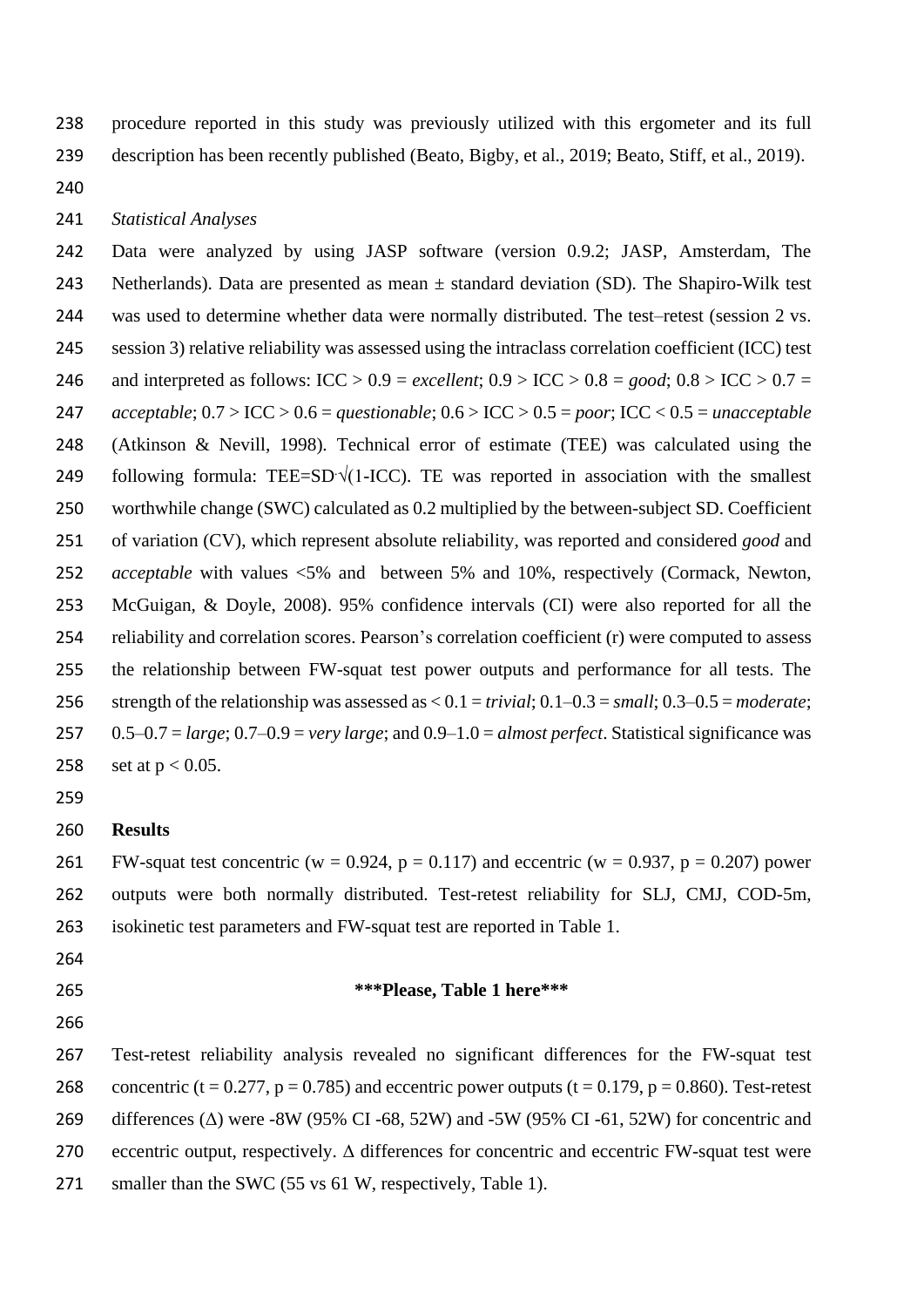| 272 |                                                                                                              |
|-----|--------------------------------------------------------------------------------------------------------------|
| 273 | Relationships between FW-squat test relative and absolute power outputs and performance in                   |
| 274 | SLJ, CMJ, COD-5m and isokinetic tests are reported in Table 2.                                               |
| 275 |                                                                                                              |
| 276 | ***Please, Table 2 here***                                                                                   |
| 277 |                                                                                                              |
| 278 | <b>Discussion</b>                                                                                            |
| 279 | The aims of this study were to examine the test-rest reliability of the power outputs collected              |
| 280 | during the FW-squat test and to establish their relationships both with lower limbs strength                 |
| 281 | measured with an isokinetic device and dynamic performances assessed through athletic tests.                 |
| 282 | <i>Excellent</i> relative reliability (ICC) and <i>acceptable</i> absolute (CV) scores were detected between |
| 283 | days for the FW-squat test power outputs (Table 1). Both concentric and eccentric power                      |
| 284 | outputs of the FW-squat test showed <i>moderate to large</i> positive correlations with peak                 |
| 285 | concentric knee extensor torques, and both concentric and eccentric knee flexor torques (Table               |
| 286 | 2). The FW-squat test can be considered as reliable, associated with performance in commonly                 |
| 287 | used isokinetic lower limb assessments, and as such implementable as monitoring and testing                  |

 procedure in flywheel training. Finally, FW-squat test cannot be considered as a substitute of commonly used field test such as SLJ, CMJ and COD-5m, but as a valid and reliable addition. 

 In view of the growing research interest and broad implementation of the FW-squat exercise in applied settings (Tesch et al., 2017), examining its day-to-day performance variability is of key value allows scientists and practitioners to assess performance outcomes and training effects in a more sensitive and accurate manner. The test-retest reliability scores of the FW- squat test observed in this study are very encouraging and comparable to other very common field and isokinetic strength tests, with ICC and CV% ranging from 0.92 to 0.97 and from 2.0% to 5.5%, respectively (Table 1). The familiarization completed before the actual FW-squat testing sessions and the specific experience with flywheel training of the participants of this study may have contributed to ensure consistency of the performance scores across the test- retest sessions thus reducing the error in the test. However, this finding should be interpreted with caution. In fact, the SWC scores of both the concentric (55 W) and eccentric (61 W) power outputs were smaller than the TEEs of the same measures (67 W and 68 W for concentric and eccentric power outputs, respectively). TEE is defined as the noise or uncertainty of the test, which should be preferably lower than the correspondent SWC (Impellizzeri & Marcora, 2009), which represents the minimum variation interpretable as meaningful with an acceptable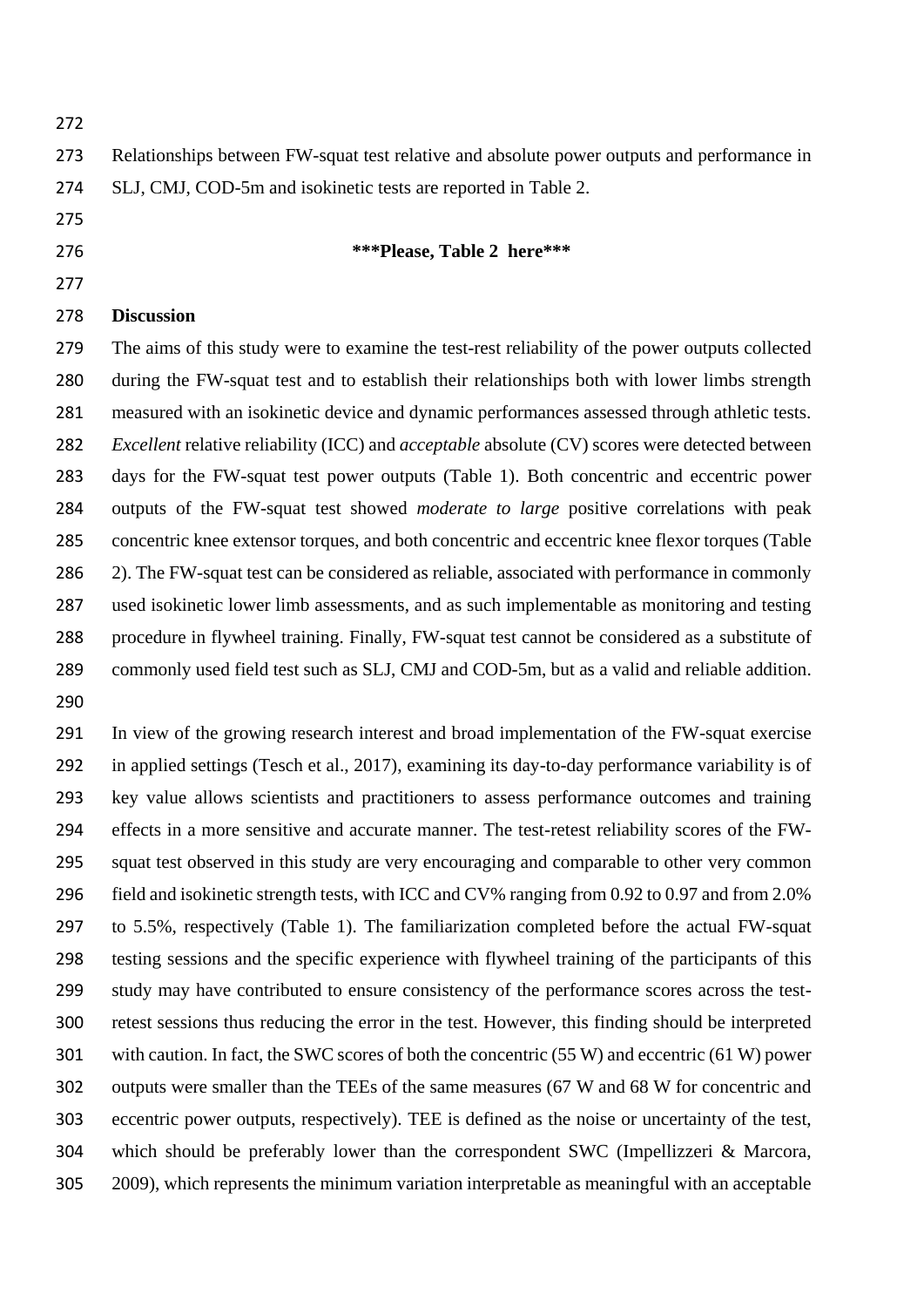probability (Hopkins, Marshall, Batterham, & Hanin, 2009). Therefore, the results of this study (TEE > SWC) question the sensitivity of the FW-squat related scores in detecting small but important variations. This finding aligns to what is generally reported in the sport science literature (Dugdale, Arthur, Sanders, & Hunter, 2019; Silva, Nassis, & Rebelo, 2015) whereby intra-individual inconsistency in athletic performance is commonly observed and explained by the daily fluctuations of biological and physiological mechanisms underpinning athletic tasks. Nevertheless, the reliability scores of FW-squat test were found acceptable, with concentric and eccentric power outputs CVs% equal to 5.9% and 6.8%, respectively. This is a finding of practical value considering that the similar relative reliability (ICC > 0.90) and absolute reliability (CV ranging from 4.3% to 7.7%) of isokinetic tests reported in the literature (Impellizzeri et al., 2008), which are in agreement with the isokinetic reliability reported in this study (Table 1). Therefore, this study supports the reliability of the FW-squat test but suggest considering changes in scores greater than 5.9% and 6.8% for concentric and eccentric power, respectively, as to infer real changes in performance.

 The *moderate to large* correlations between the FW-squat test power outputs and the isokinetic peak torque values are also a finding with relevant and practical value (Table 2). This association likely arises from the similar muscle action and neuromuscular responses associated with the FW-squat and both the isokinetic knee extensors and flexors muscles. In fact, while the FW-squat requires a nearly maximal activation of the knee extensors during both the concentric and eccentric phases, the recruitment of the antagonist knee flexors primarily occurs during the downward phase of the squat when attempting to counteract the inertial momentum and to break the movement into a stop. Indeed, the likely lower recruitment and contribution of the knee flexors in terms of force production necessary to complete the FW-squat test can assist explaining the weaker (*moderate*) correlations compared with the torques produced by the extensor muscles (*large*). Interestingly, the correlation between FW- squat test and isokinetic eccentric hamstring torques were greater than the concentric torques produced by the same muscles. This finding is not completely surprising and appears in line with the role of force absorbers the knee flexor muscles have during the downward phase of the squat. In particular, the hamstring muscles are of bi-articular nature, occupy the posterior compartment of the thigh crossing both the hip and the knee joints. During the downward phase of the FW-squat, the trunk segment progressively leans forward and rotates around the hip horizontal axis thus requiring the hamstring muscles to forcefully act in an eccentric mode so to provide an adequate force absorption and contribute to control the augmented negative body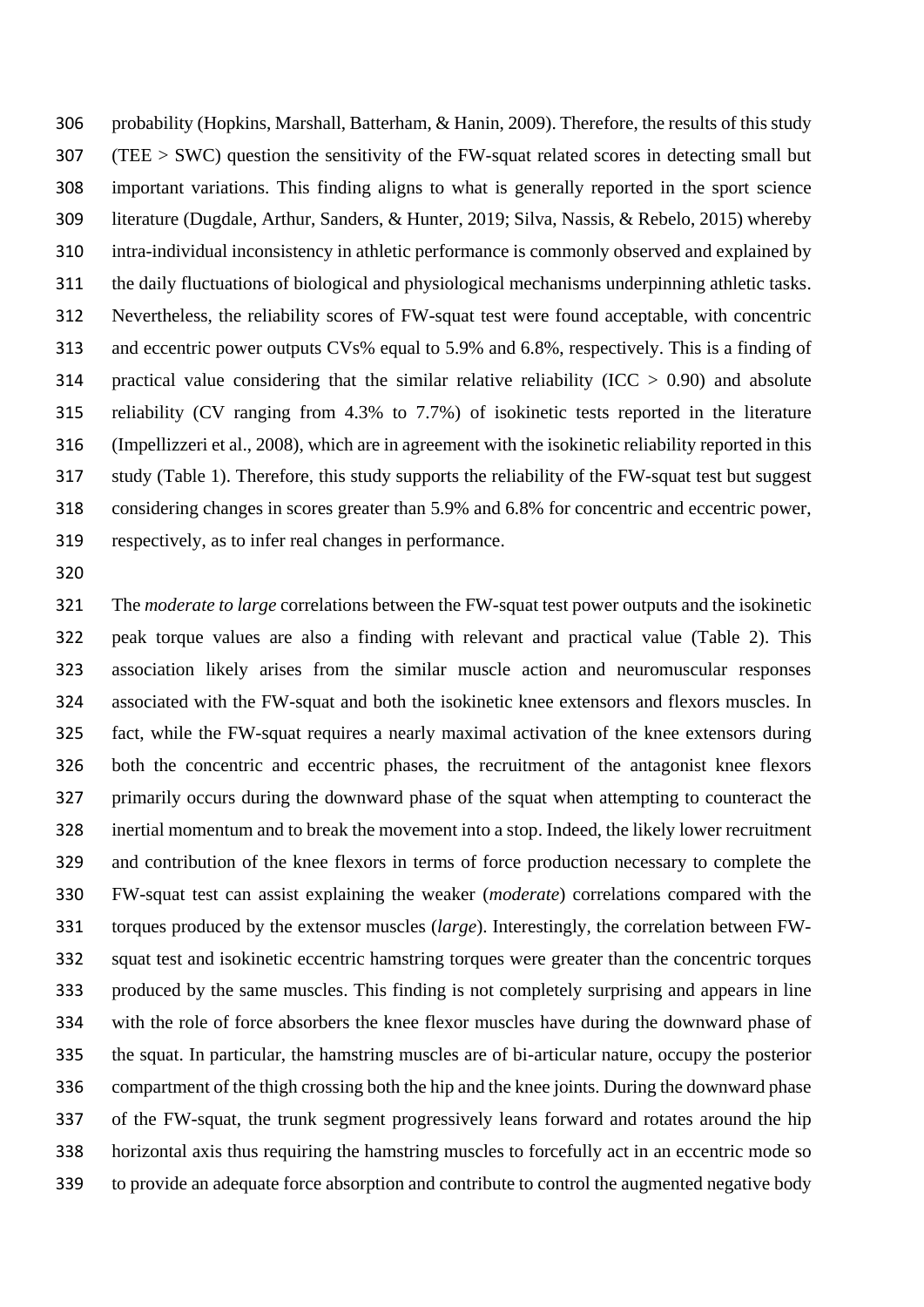momentum (Aspe & Swinton, 2014; Dello Iacono, Ayalon, & Wang, 2019; Maddigan, Button, & Behm, 2014). Finally, *small* to *moderate* non-significant relationships were found between the power outputs of the FW-squat test and SLJ, CMJ, and COD-5m performances. These findings are not unexpected when considering the biomechanical dissimilarities in force production demands between the FW-squat test, which is a non-gravitatory based exercise and the common field assessments. Moreover, both the SLJ and the COD-5m are horizontal in nature, with predominant antero-posterior and medio-lateral forces production demands, which likely explain the *small* relationship with the FW-squat test (Dello Iacono, Martone, Milic, & Padulo, 2017; Dello Iacono, Martone, & Padulo, 2016). Despite the *small* to *moderate* correlations between FW-squat test and field-based assessments, the *excellent* relative and *acceptable* absolute reliability of the FW-squat test and *moderate* to *large* positive correlations with isokinetic peak torque values, supports its use as an alternative or additional test alongside other assessment tools regularly implemented in sport science domains.

 This study is not without limitations. Firstly, these results can only be generalized to (a) male athletes, (b) who are experienced with the FW-squat exercise (1 year), (c) who completed at least one familiarization session before the actual test-retest procedures and (d) who are highly motivated (Hody et al., 2019; Sabido et al., 2018). Future studies should investigate the number of familiarization sessions necessary to obtain comparable reliable data also in female participants, not necessarily athletes and with limited or null resistance training and flywheel training experience. Secondly, the choice of the inertia utilized in this test is another limiting  $f$  factor. We have selected an intermediate inertial load of 0.06 kg $m<sup>2</sup>$  based on available 362 literature recommending a broad range of inertias  $(0.03 \text{ to } 0.11 \text{ kg m}^2)$  to induce acute and chronic adaptations from (Beato et al., 2020; Maroto-Izquierdo et al., 2017). However, the choice of an absolute inertial load cannot be generalized across subjects and athletes from different sport disciplines and with heterogeneous fitness levels and strength characteristics. Lastly, building on the findings of this study that investigated only the construct validity of the FW-squat test, future investigation are warranted to examine its longitudinal validity or ability to measure changes in the reference performance measure (responsiveness) (Husted, Cook, Farewell, & Gladman, 2000).

 In conclusion, this is the first study reporting the reliability and construct validity of a FW- squat test. The FW squat test resulted in *excellent* (ICC) and *acceptable* (CV) reliability scores for both the concentric and eccentric power outputs. These values provide initial guidelines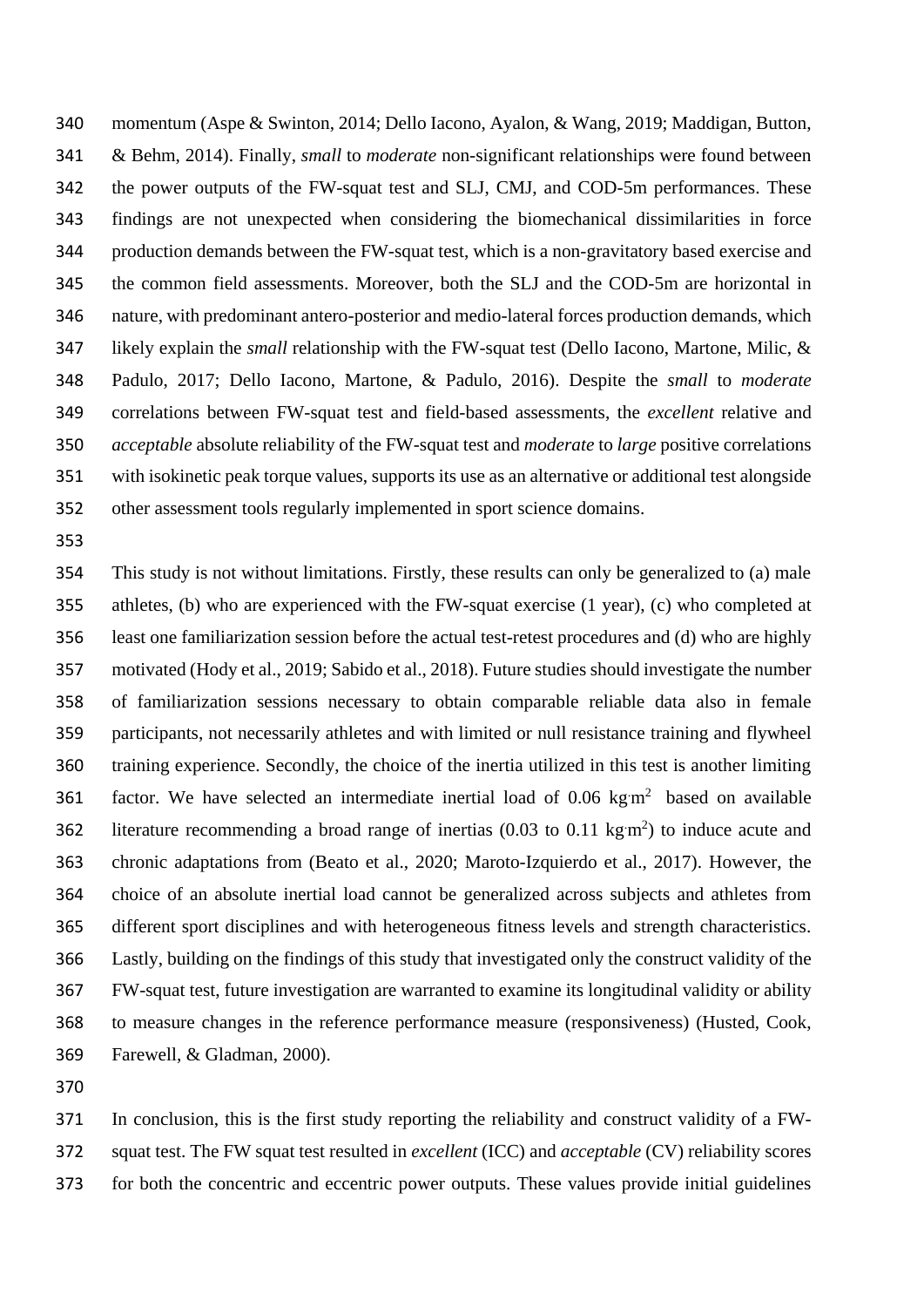allowing practitioners to understand what variability can be considered a real change in comparison with random performance fluctuations. This study also reported *moderate* to *large* relationships between the FW-squat test performance scores and isokinetic lower limb strength parameters. Therefore, FW-squat test can be a valid and reliable alternative test to assess lower limbs performance following training intervention which mainly targets the knee extensor and flexor muscles. Since the large utilization of flywheel devices in sport and research settings, the validation of this test is the first step for a more accurate and sensitive evaluation of flywheel training adaptations and associated transfer effects on performance. However, practitioners are strongly advised to familiarize their athletes with the testing procedure to ensure reliable results. In conclusion, sports scientists can use the FW-squat test loaded with 384 an inertia of 0.061 kg $m<sup>2</sup>$  as a valid monitoring tool informing performance assessment and training periodization practices.

# **Bibliography**

- Aspe, R. R., & Swinton, P. A. (2014). Electromyographic and kinetic comparison of the back squat and overhead squat. *Journal of Strength and Conditioning Research*, *28*(10), 2827–2836. https://doi.org/10.1519/JSC.0000000000000462
- Atkinson, G., & Nevill, A. M. (1998). Statistical methods for assessing measurement error
- (reliability) in variables relevant to sports medicine. *Sports Medicine (Auckland, N.Z.)*,

*26*(4), 217–238. https://doi.org/10.2165/00007256-199826040-00002

- Beato, M., Bianchi, M., Coratella, G., Merlini, M., & Drust, B. (2018). Effects of plyometric and directional training on speed and jump performance in elite youth soccer players.
- *Journal of Strength and Conditioning Research*, *32*(2), 289–296.
- https://doi.org/10.1519/JSC.0000000000002371
- Beato, M., Bigby, A. E. J., De Keijzer, K. L., Nakamura, F. Y., Coratella, G., & McErlain-
- Naylor, S. A. (2019). Post-activation potentiation effect of eccentric overload and
- traditional weightlifting exercise on jumping and sprinting performance in male athletes. *PLOS ONE*, *14*(9), e0222466. https://doi.org/10.1371/journal.pone.0222466
- Beato, M., De Keijzer, K. L., Leskauskas, Z., Allen, W. J., Dello Iacono, A., & McErlain-
- Naylor, S. A. (2019). Effect of postactivation potentiation after medium vs. high inertia
- eccentric overload exercise on standing long jump, countermovement jump, and change
- of direction performance. *Journal of Strength and Conditioning Research*, Ahead of
- print. https://doi.org/10.1519/JSC.0000000000003214
- Beato, M., Madruga-Parera, M., Piqueras-Sanchiz, F., Moreno-Pérez, V., & Romero-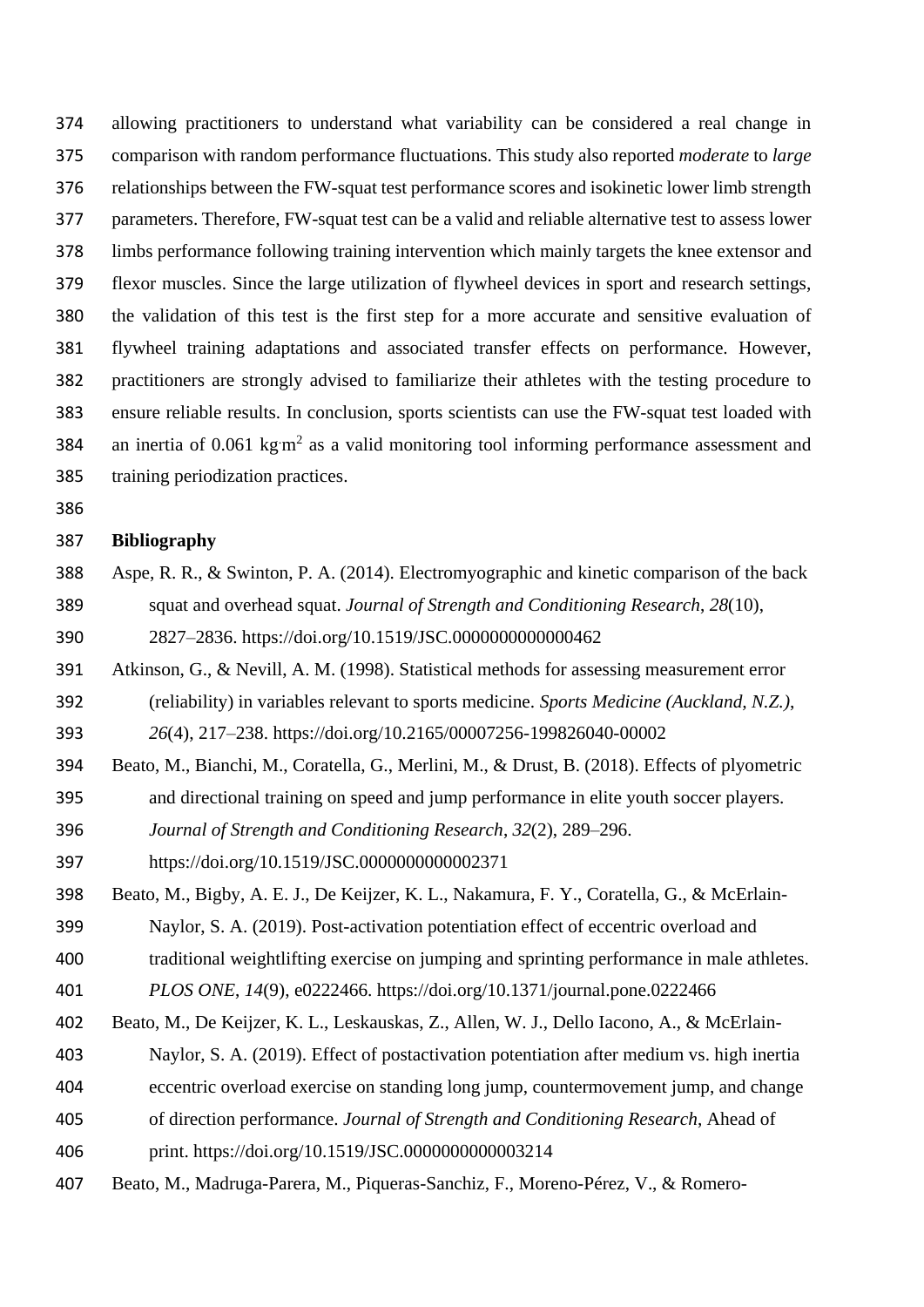- Rodriguez, D. (2019). Acute effect of eccentric overload exercises on change of
- direction performance and lower-limb muscle contractile function. *Journal of Strength*
- *and Conditioning Research*, Ahead of print.
- https://doi.org/10.1519/JSC.0000000000003359
- Beato, M., McErlain-Naylor, S. A., Halperin, I., & Dello Iacono, A. (2020). Current evidence
- and practical applications of flywheel eccentric overload exercises as postactivation
- potentiation protocols: A brief review. *International Journal of Sports Physiology and*

*Performance*, *15*(2), 154–161. https://doi.org/10.1123/ijspp.2019-0476

- Beato, M., Stiff, A., & Coratella, G. (2019). Effects of postactivation potentiation after an
- eccentric overload bout on countermovement jump and lower-limb muscle strength.
- *Journal of Strength and Conditioning Research*, *in print*, 1.
- https://doi.org/10.1519/JSC.0000000000003005
- Chaouachi, A., Manzi, V., Chaalali, A., Wong, D. P., Chamari, K., & Castagna, C. (2012).
- Determinants analysis of change-of-direction ability in elite soccer players. *Journal of*
- *Strength and Conditioning Research*, *26*(10), 2667–2676.
- https://doi.org/10.1519/JSC.0b013e318242f97a
- Colliander, E. B., & Tesch, P. A. (1990). Effects of eccentric and concentric muscle actions in resistance training. *Acta Physiologica Scandinavica*, *140*(1), 31–39.
- https://doi.org/10.1111/j.1748-1716.1990.tb08973.x
- Coratella, A. G., Beato, M., Cè, E., Scurati, R., & Milanese, C. (2019). Effects of in-season
- enhanced negative work-based vs traditional weight training on change of direction and hamstrings-to-quadriceps ratio in soccer players. *Biology of Sport*, 241–248.
- Coratella, G., Beato, M., & Schena, F. (2018). Correlation between quadriceps and
- hamstrings inter-limb strength asymmetry with change of direction and sprint in U21
- elite soccer-players. *Human Movement Science*, *59*, 81–87.
- https://doi.org/10.1016/j.humov.2018.03.016
- Cormack, S. J., Newton, R. U., McGuigan, M. R., & Doyle, T. L. A. (2008). Reliability of
- measures obtained during single and repeated countermovement jumps. *International*
- *Journal of Sports Physiology and Performance*, *3*(2), 131–144.
- https://doi.org/10.1123/ijspp.3.2.131
- de Hoyo, M., Pozzo, M., Sañudo, B., Carrasco, L., Gonzalo-Skok, O., Domínguez-Cobo, S.,
- & Morán-Camacho, E. (2015). Effects of a 10-week in-season eccentric-overload
- training program on muscle-injury prevention and performance in junior elite soccer
- players. *International Journal of Sports Physiology and Performance*, *10*(1), 46–52.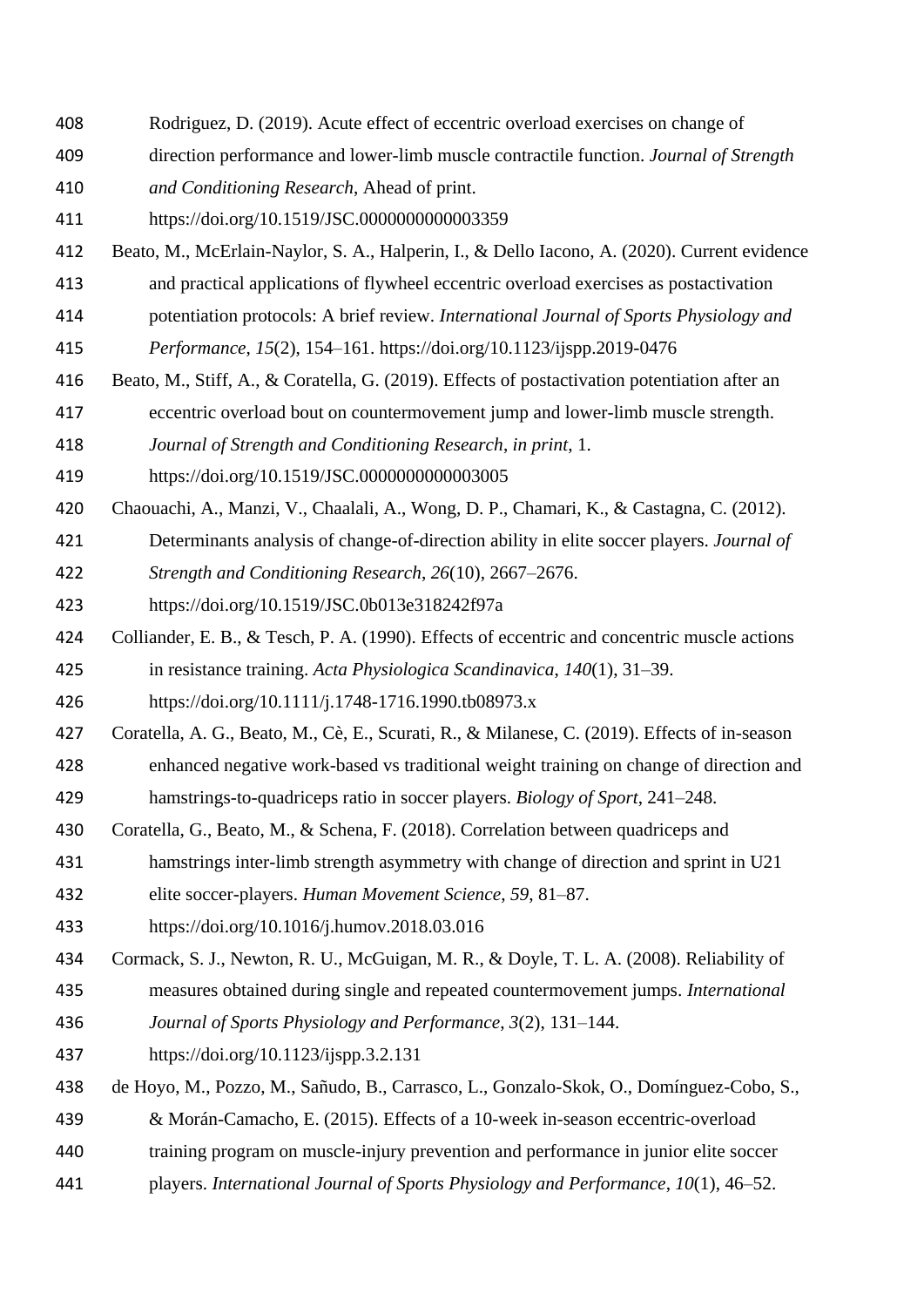- https://doi.org/10.1123/ijspp.2013-0547
- de Keijzer, K. L., McErlain-Naylor, S. A., Dello Iacono, A., & Beato, M. (2020). Effect of
- volume on eccentric overload-induced postactivation potentiation of jumps.
- *International Journal of Sports Physiology and Performance*, [Epub ahead of print].

https://doi.org/10.1123/ijspp.2019-0411

- Dello Iacono, A., Ayalon, M., & Wang, W. (2019). The influence of single-leg landing direction on lower limbs biomechanics. *The Journal of Sports Medicine and Physical Fitness*, *59*(2). https://doi.org/10.23736/S0022-4707.18.08358-5
- Dello Iacono, A., Martone, D., Milic, M., & Padulo, J. (2017). Vertical- vs. horizontal-
- oriented drop jump training. *Journal of Strength and Conditioning Research*, *31*(4),

921–931. https://doi.org/10.1519/JSC.0000000000001555

- Dello Iacono, A., Martone, D., & Padulo, J. (2016). Acute effects of drop-jump protocols on explosive performances of elite handball players. *Journal of Strength and Conditioning*
- *Research*, *30*(11), 3122–3133. https://doi.org/10.1519/JSC.0000000000001393
- Douglas, J., Pearson, S., Ross, A., & McGuigan, M. (2017). Eccentric exercise: physiological characteristics and acute Responses. *Sports Medicine*, *47*(4), 663–675.
- https://doi.org/10.1007/s40279-016-0624-8
- Dudley, G. A., Tesch, P. A., Miller, B. J., & Buchanan, P. (1991). Importance of eccentric
- actions in performance adaptations to resistance training. *Aviation, Space, and*
- *Environmental Medicine*, *62*(6), 543–550. Retrieved from
- http://www.ncbi.nlm.nih.gov/pubmed/1859341
- Dugdale, J. H., Arthur, C. A., Sanders, D., & Hunter, A. M. (2019). Reliability and validity of field-based fitness tests in youth soccer players. *European Journal of Sport Science*,

*19*(6), 745–756. https://doi.org/10.1080/17461391.2018.1556739

- Franchi, M. V, & Maffiuletti, N. A. (2019). Distinct modalities of eccentric exercise:
- different recipes, not the same dish. *Journal of Applied Physiology*, *127*(3), 881–883. https://doi.org/10.1152/japplphysiol.00093.2019
- Hody, S., Croisier, J.-L., Bury, T., Rogister, B., & Leprince, P. (2019). Eccentric muscle
- contractions: risks and benefits. *Frontiers in Physiology*, *10*, 536.
- https://doi.org/10.3389/fphys.2019.00536
- Hopkins, W. G., Marshall, S. W., Batterham, A. M., & Hanin, J. (2009). Progressive statistics
- for studies in sports medicine and exercise science. *Medicine and Science in Sports and*
- *Exercise*, *41*(1), 3–13. https://doi.org/10.1249/MSS.0b013e31818cb278
- Husted, J. A., Cook, R. J., Farewell, V. T., & Gladman, D. D. (2000). Methods for assessing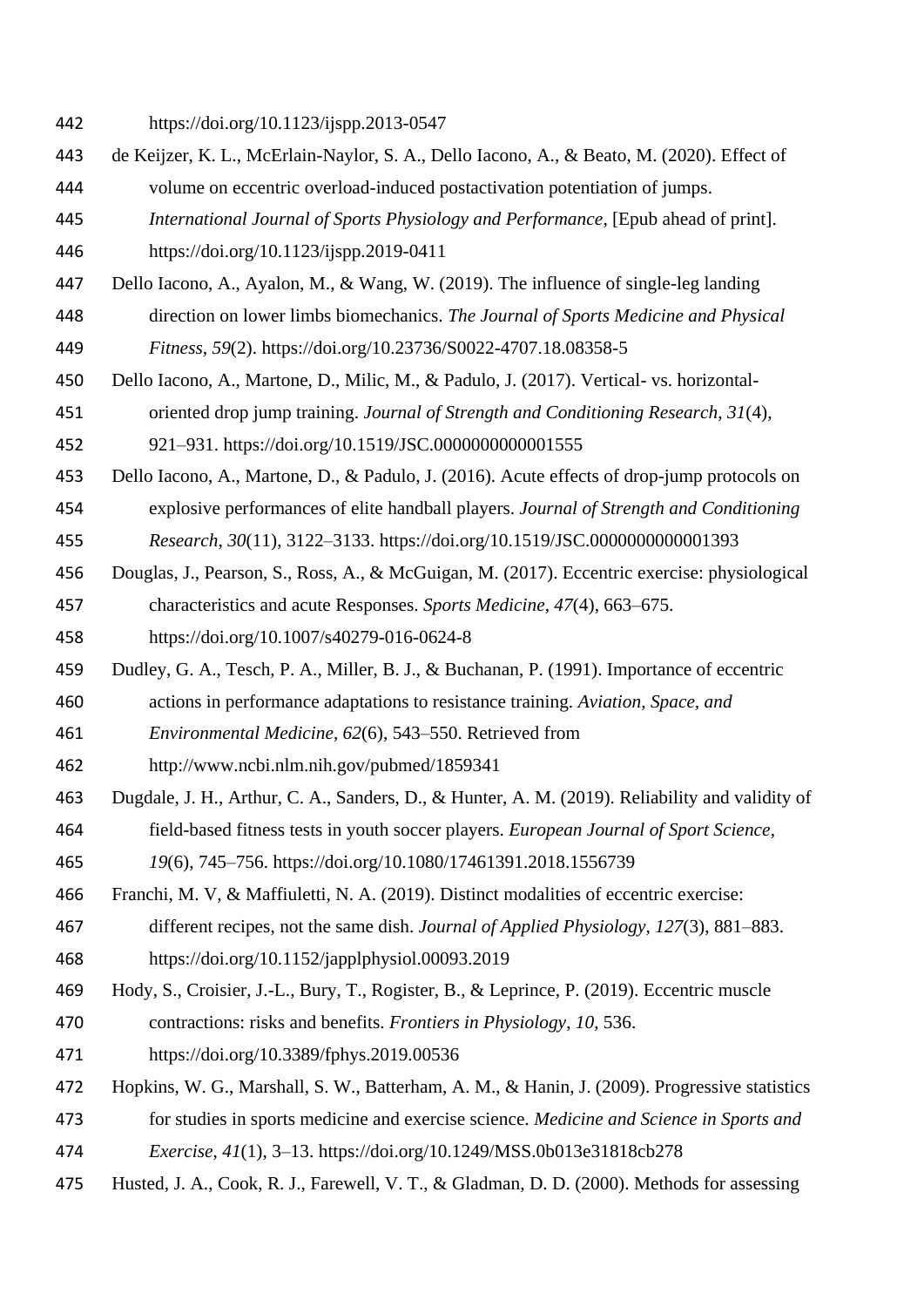- responsiveness: a critical review and recommendations. *Journal of Clinical*
- *Epidemiology*, *53*(5), 459–468. https://doi.org/10.1016/s0895-4356(99)00206-1
- Impellizzeri, F. M., Bizzini, M., Rampinini, E., Cereda, F., & Maffiuletti, N. A. (2008).
- Reliability of isokinetic strength imbalance ratios measured using the Cybex NORM
- dynamometer. *Clinical Physiology and Functional Imaging*, *28*(2), 113–119.
- https://doi.org/10.1111/j.1475-097X.2007.00786.x
- Impellizzeri, F. M., & Marcora, S. M. (2009). Test validation in sport physiology: lessons
- learned from clinimetrics. *International Journal of Sports Physiology and Performance*, *4*(2), 269–277. https://doi.org/10.1123/ijspp.4.2.269
- Issurin, V. B. (2010). New horizons for the methodology and physiology of training
- periodization. *Sports Medicine (Auckland, N.Z.)*, *40*(3), 189–206.
- https://doi.org/10.2165/11319770-000000000-00000
- Maddigan, M. E., Button, D. C., & Behm, D. G. (2014). Lower-limb and trunk muscle
- activation with back squats and weighted sled apparatus. *Journal of Strength and*
- *Conditioning Research*, *28*(12), 3346–3353.
- https://doi.org/10.1519/JSC.0000000000000697
- Madruga-Parera, M., Bishop, C., Beato, M., Fort-Vanmeerhaeghe, A., Gonzalo-Skok, O., &
- Romero-Rodríguez, D. (2019). Relationship between interlimb asymmetries and speed
- and change of direction speed in youth handball players. *Journal of Strength and*
- *Conditioning Research*, (6), 1. https://doi.org/10.1519/JSC.0000000000003328
- Markovic, G., Dizdar, D., Jukic, I., & Cardinale, M. (2004). Reliability and factorial validity
- of squat and countermovement jump tests. *Journal of Strength and Conditioning*
- *Research*, *18*(3), 551–555. https://doi.org/10.1519/1533-
- 4287(2004)18<551:RAFVOS>2.0.CO;2
- Maroto-Izquierdo, S., García-López, D., Fernandez-Gonzalo, R., Moreira, O. C., González-
- Gallego, J., & de Paz, J. A. (2017). Skeletal muscle functional and structural adaptations
- after eccentric overload flywheel resistance training: a systematic review and meta-
- analysis. *Journal of Science and Medicine in Sport*, *20*(10), 943–951.
- https://doi.org/10.1016/j.jsams.2017.03.004
- Rodriguez-Rosell, D., Mora-Custodio, R., Franco-Márquez, F., Yáñez-García, J. M., &
- González-Badillo, J. J. (2016). Traditional vs. sport-specific vertical jump tests:
- reliability, validity and relationship with the legs strength and sprint performance in
- adult and teen soccer and basketball players. *Journal of Strength and Conditioning*
- *Research*. https://doi.org/10.1519/JSC.0000000000001476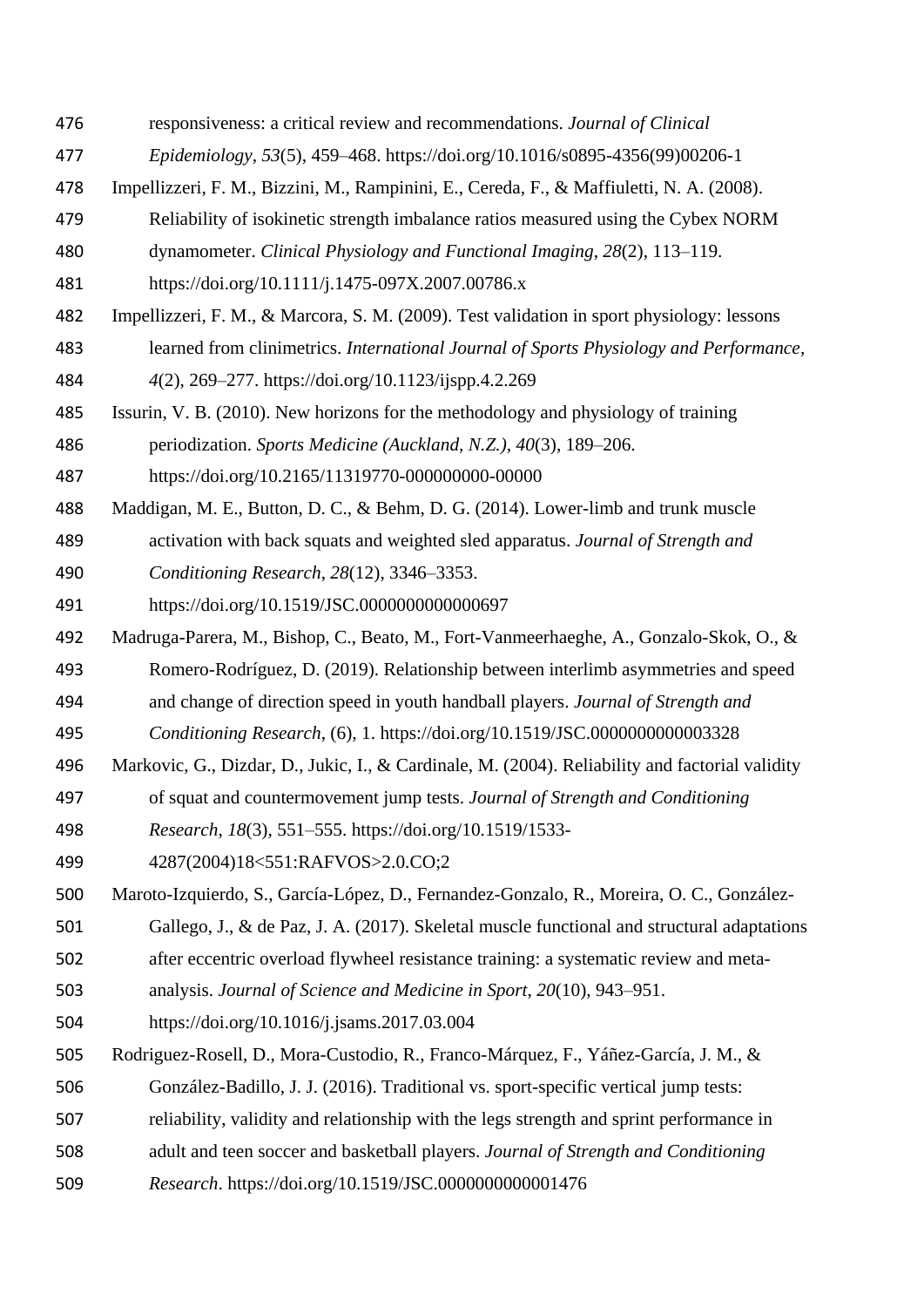- Sabido, R., Hernández-Davó, J. L., & Pereyra-Gerber, G. T. (2018). Influence of different
- inertial loads on basic training variables during the flywheel squat exercise.
- *International Journal of Sports Physiology and Performance*, *13*(4), 482–489.
- https://doi.org/10.1123/ijspp.2017-0282
- Silva, J. R., Nassis, G. P., & Rebelo, A. (2015). Strength training in soccer with a specific
- focus on highly trained players. *Sports Medicine - Open*, *1*(1), 17.
- https://doi.org/10.1186/s40798-015-0006-z
- Tesch, P. A., Fernandez-Gonzalo, R., & Lundberg, T. R. (2017). Clinical applications of iso-
- 518 inertial, eccentric-overload  $(YoYo<sup>TM</sup>)$  resistance exercise. *Frontiers in Physiology*, *8*, 241. https://doi.org/10.3389/fphys.2017.00241
- Vicens-Bordas, J., Esteve, E., Fort-Vanmeerhaeghe, A., Bandholm, T., & Thorborg, K.
- (2018). Is inertial flywheel resistance training superior to gravity-dependent resistance
- training in improving muscle strength? A systematic review with meta-analyses. *Journal*
- *of Science and Medicine in Sport*, *21*(1), 75–83.
- https://doi.org/10.1016/j.jsams.2017.10.006
- Weakley, J., Fernández-Valdés, B., Thomas, L., Ramirez-Lopez, C., & Jones, B. (2019).
- Criterion validity of force and power outputs for a commonly used flywheel resistance
- training device and bluetooth app. *Journal of Strength and Conditioning Research*,
- *33*(5), 1180–1184. https://doi.org/10.1519/JSC.0000000000003132
- Worcester, K. S., Baker, P. A., & Bollinger, L. M. (2020). Effects of inertial load on sagittal plane kinematics of the lower extremity during flywheel-based squats. *Journal of*
- *Strength and Conditioning Research*. https://doi.org/10.1519/JSC.0000000000003415
- Zamparo, P., Bolomini, F., Nardello, F., & Beato, M. (2015). Energetics (and kinematics) of short shuttle runs. *European Journal of Applied Physiology*, *115*(9), 1985–1994.
- https://doi.org/10.1007/s00421-015-3180-2
- 
- 
- 
- 
-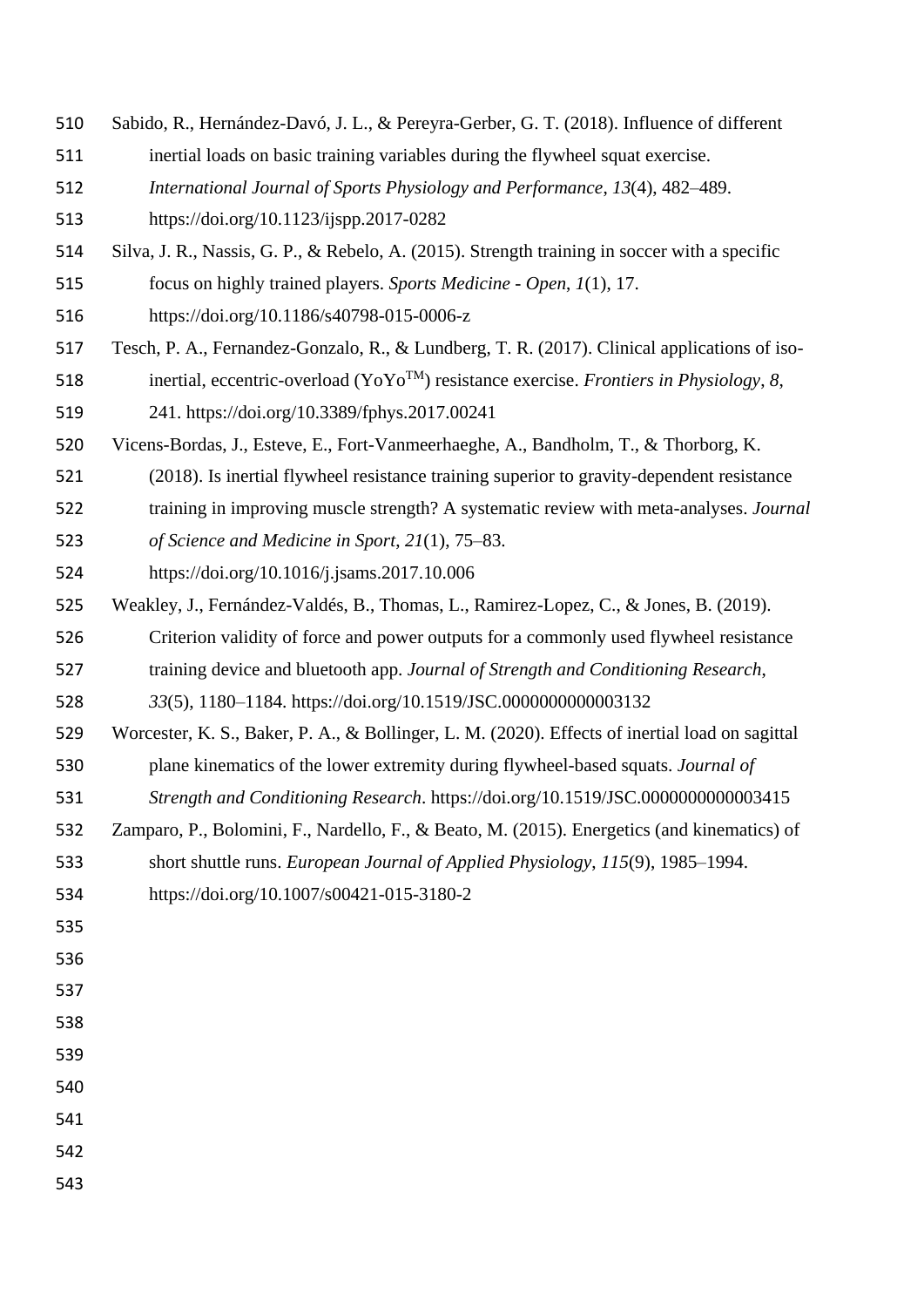# **Figure 1. Testing procedure**

- Standing long jump (SLJ), countermovement jump (CMJ), 5-m change of direction (COD-
- 546  $5m$ , FW = flywheel.



| 547        |  |  |  |
|------------|--|--|--|
| 548        |  |  |  |
| 549        |  |  |  |
| 550        |  |  |  |
| 551        |  |  |  |
| 552        |  |  |  |
| 553        |  |  |  |
| 554        |  |  |  |
| 555        |  |  |  |
| 556        |  |  |  |
| 557        |  |  |  |
| 558<br>559 |  |  |  |
| 560        |  |  |  |
| 561        |  |  |  |
| 562        |  |  |  |
| 563        |  |  |  |
| 564        |  |  |  |
| 565        |  |  |  |
| 566        |  |  |  |
| 567        |  |  |  |
| 568        |  |  |  |
| 569        |  |  |  |
| 570        |  |  |  |
| 571        |  |  |  |
| 572        |  |  |  |
|            |  |  |  |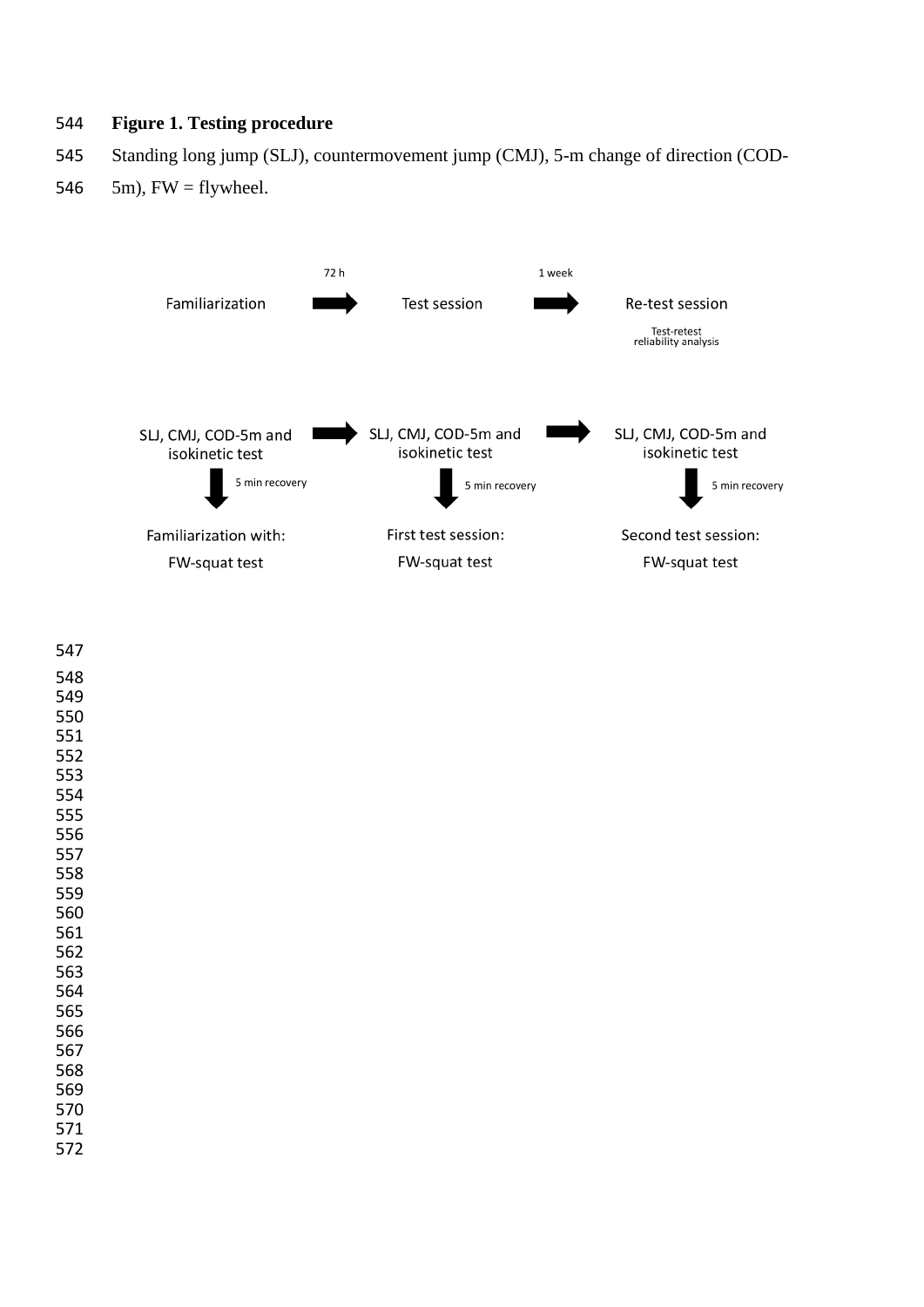| <b>Variables</b>           | Test 1                        | Test 2                        | <b>Test-retest</b>      | <b>Reliability</b> | <b>Test-retest</b> | <b>Reliability</b> | <b>SWC</b> |
|----------------------------|-------------------------------|-------------------------------|-------------------------|--------------------|--------------------|--------------------|------------|
|                            | $(\text{mean} \pm \text{SD})$ | $(\text{mean} \pm \text{SD})$ | reliability             | qualitative        | reliability        | qualitative        |            |
|                            |                               |                               | ICC $(95\% \text{ CI})$ | interpretation     | TE $(CV\%)$        | interpretation     |            |
| $SLJ$ (cm)                 | $261 \pm 21$                  | $266 \pm 24$                  | 0.94(0.85, 0.97)        | Excellent          | $5.14(2.0\%)$      | Acceptable         | 4.2        |
| $CMJ$ (cm)                 | $40.1 \pm 6.9$                | $41.2 \pm 7.3$                | 0.97(0.94, 0.99)        | Excellent          | $1.3(3.0\%)$       | Good               | 1.5        |
| $COD-5m$ (sec)             | $2.81 \pm 0.20$               | $2.80 \pm 0.18$               | 0.92(0.82, 0.97)        | Excellent          | $0.06(2.0\%)$      | Good               | 0.04       |
| Isokinetic quad<br>con(Nm) | $214 \pm 52$                  | $221 \pm 54$                  | 0.95(0.93, 0.97)        | Excellent          | $12(5.5\%)$        | Acceptable         | 11         |
| Isokinetic ham<br>con(Nm)  | $142 + 31$                    | $144 + 25$                    | 0.93(0.89, 0.97)        | Excellent          | $7(4.6\%)$         | Good               | 5          |
| Isokinetic ham<br>ecc(Nm)  | $180 + 35$                    | $187 + 30$                    | 0.93(0.85, 0.96)        | Excellent          | $8(4.2\%)$         | Good               | 6          |
| FW-squat test<br>con (W)   | $1012 + 297$                  | $1120 \pm 274$                | 0.94(0.86, 0.97)        | Excellent          | $67(5.9\%)$        | Acceptable         | 55         |
| FW-squat test<br>ecc(W)    | 988±301                       | 993±302                       | 0.95(0.89, 0.93)        | Excellent          | 68 (6.8%)          | Acceptable         | 61         |

573 Table 1. Reliability data recorded during test-retest procedure (20 subjects).

574

575 ICC = intra-class correlation coefficient,  $TE = Technical$  error of measurement,  $CV = coefficient$  of variation,  $SWC = smallest$  worthwhile change,  $CI =$ 576 Confidence Intervals, standing long jump (SLJ), countermovement jump (CMJ), 5-m change of direction (COD-5m), FW = flywheel, cm = centimetres,

 $577$  s = seconds.